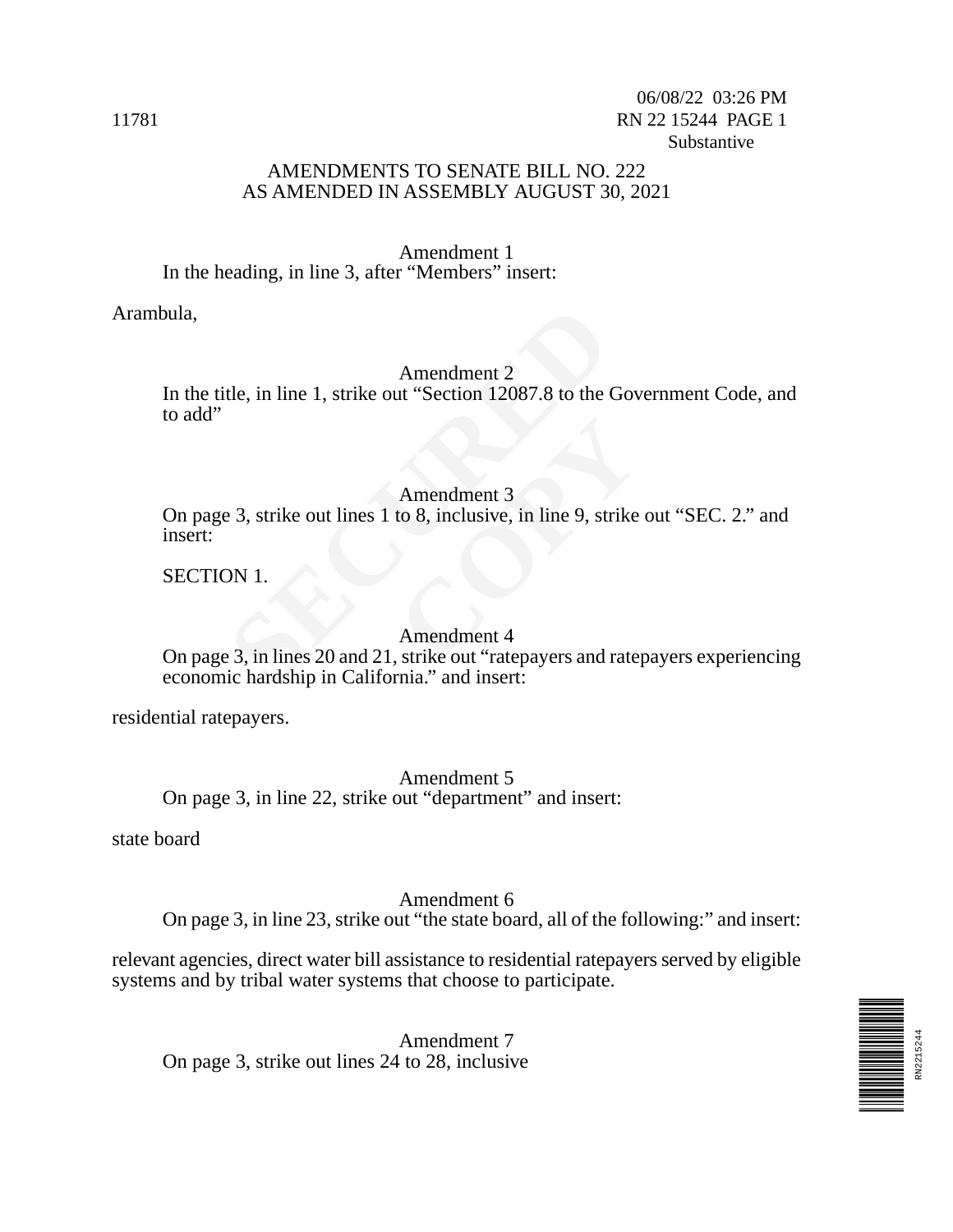#### Amendment 8 On page 3, in line 29, strike out "department" and insert:

state board

Amendment 9 On page 3, in line 31, strike out "chapter," and insert:

chapter. Commencing 365 days after the effective date, funds for the reasonable costs associated with the administration of this chapter shall

Amendment 10 On page 3, in line 31, strike out "to"

# Amendment 9<br> **SECURE 31, strike out "chapter," and insert:**<br>
mencing 365 days after the effective date, funds<br>
th the administration of this chapter shall<br>
Amendment 10<br> **SECURE 31, strike out "to"**<br>
Amendment 11<br> **SECURE** Amendment 10<br>
out "to"<br>
Amendment 11<br>
4, strike out "state board" and i Amendment 11 On page 3, in lines 33 and 34, strike out "state board" and insert:

relevant agencies'

#### Amendment 12 On page 3, in line 35, strike out "department" and insert:

state board

Amendment 13 On page 3, in line 35, strike out "public water systems and sewer" and insert:

eligible

Amendment 14 On page 4, in line 2, strike out "towards" and insert:

toward

Amendment 15 On page 4, in line 3, strike out "A" and insert:

Commencing 365 days after the effective date, a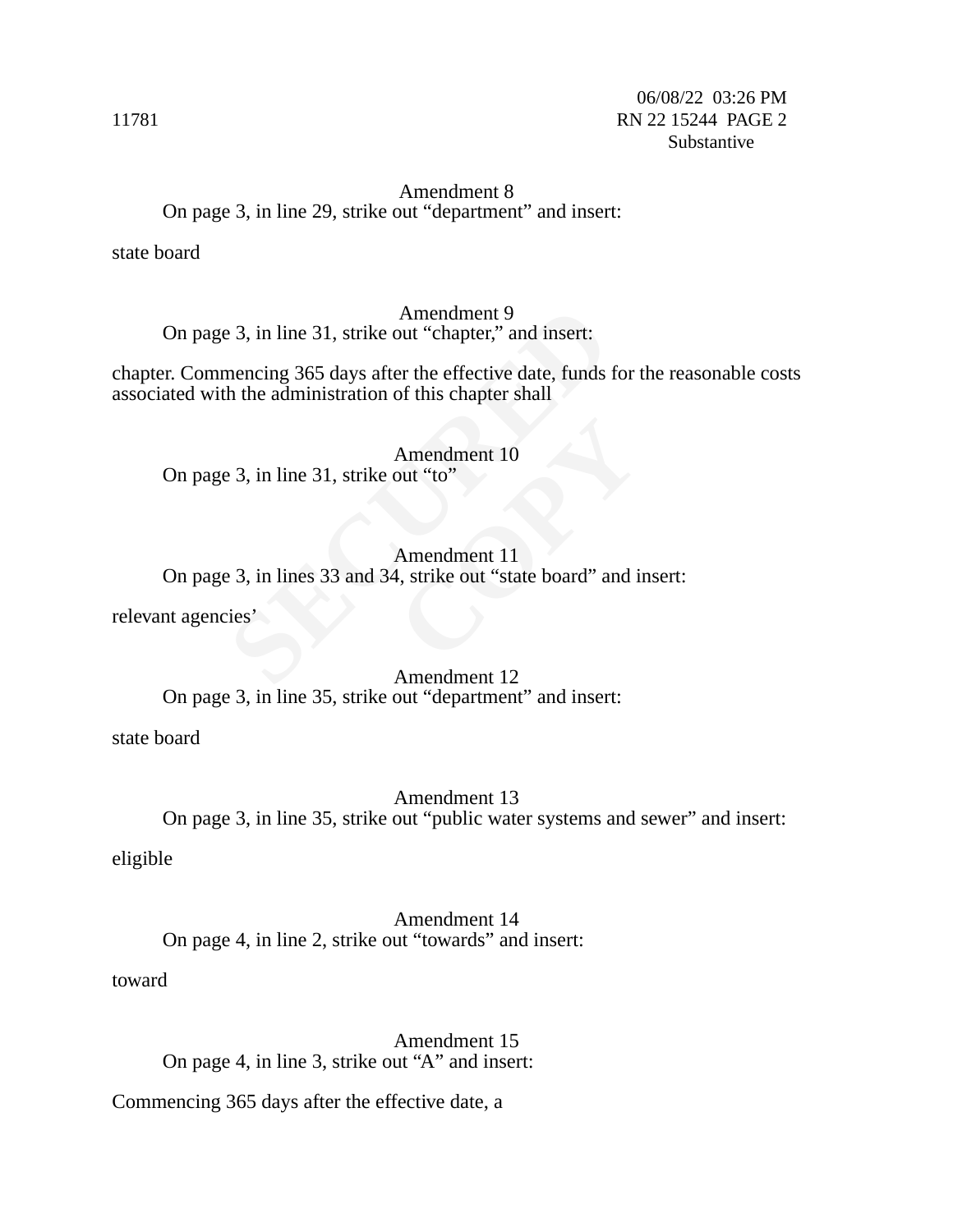#### Amendment 16

On page 4, in line 4, strike out "assistance, which shall be reflected in the", strike out line 5 and insert:

assistance.

(c) The state board may undertake any of the following actions to implement this chapter:

 $(1)$  Provide for the deposit of any of the following moneys into the fund:

(A) Federal or state funding.

(B) Voluntary contributions, gifts, grants, or bequests.

(2) Enter into funding agreements with the federal government, local or state agencies, private corporations, or nonprofit organizations.

Figure 18 and the deposit of any of the following mone<br>
Figure and or state funding.<br>
Security contributions, gifts, grants, or bequests.<br>
Figure 18 and the form and provision of direct water bill ass<br>
Figure 2.1 and and p onprofit organizations.<br>
may be appropriate for adequalsion of direct water bill assista<br>
Samendment 17<br>
ut "department" and insert:<br>
Amendment 18<br>
out "department" and insert: (3) Take additional action as may be appropriate for adequate administration and operation of the fund and provision of direct water bill assistance.

#### Amendment 17

On page 4, in line 6, strike out "department" and insert:

state board

## Amendment 18

## On page 4, in line 10, strike out "department" and insert:

state board

#### Amendment 19

On page 4, in line 11, strike out "public water systems, sewer" and insert:

eligible

#### Amendment 20

On page 4, in line 11, after the second comma insert:

tribal water systems,

#### Amendment 21 On page 4, in line 12, strike out "households," and insert:

the system's low-income customer accounts,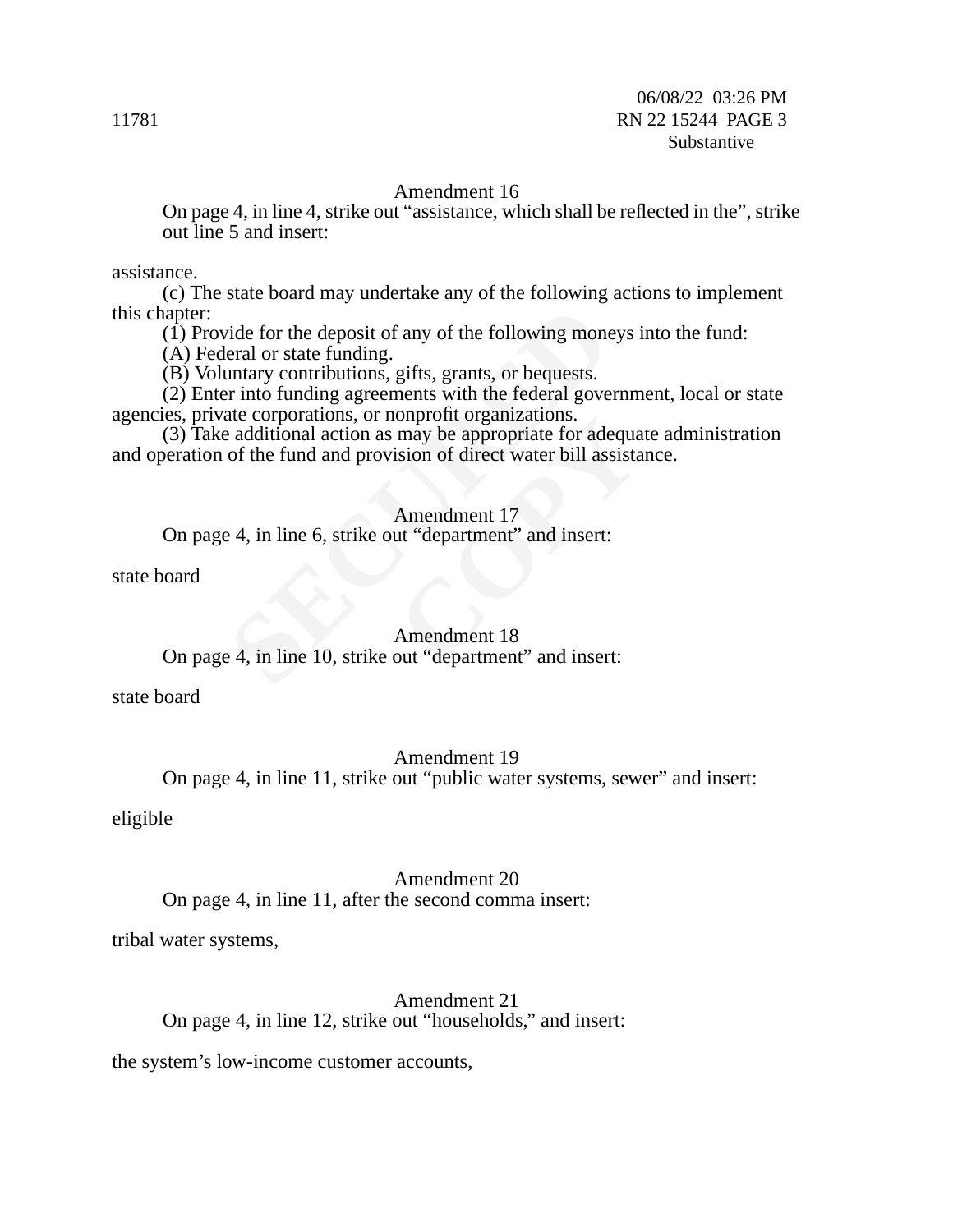#### Amendment 22 On page 4, in line 18, strike out "direct monetary assistance,"

#### Amendment 23

Example 20 and 21, strike out "public water state of the 124 strike out "department" and insertional and interest and interest and interest and the control of the total subsidy or two thousand the total subsidy or two thou On page 4, in lines 20 and 21, strike out "public water systems, or sewer" and insert:

eligible

#### Amendment 24 On page 4, in line 24, strike out "department" and insert:

state board

Amendment 25 On page 4, between lines 28 and 29, insert:

Amendment 24<br>
out "department" and insert:<br>
Amendment 25<br>
and 29, insert:<br>
systems for administration of the total subsidy or two thousan (4) Provide funds to eligible systems for administration of the program, not to exceed the greater of 3 percent of the total subsidy or two thousand dollars (\$2,000).

Amendment 26

On page 4, strike out lines 29 and 30, in line 31, strike out "(2) Establish" and insert:

Establish

Amendment 27 On page 4, in line 32, strike out "116931.1." and insert:

116931.

Amendment 28 On page 4, in line 33, strike out "(3)" and insert:

(5)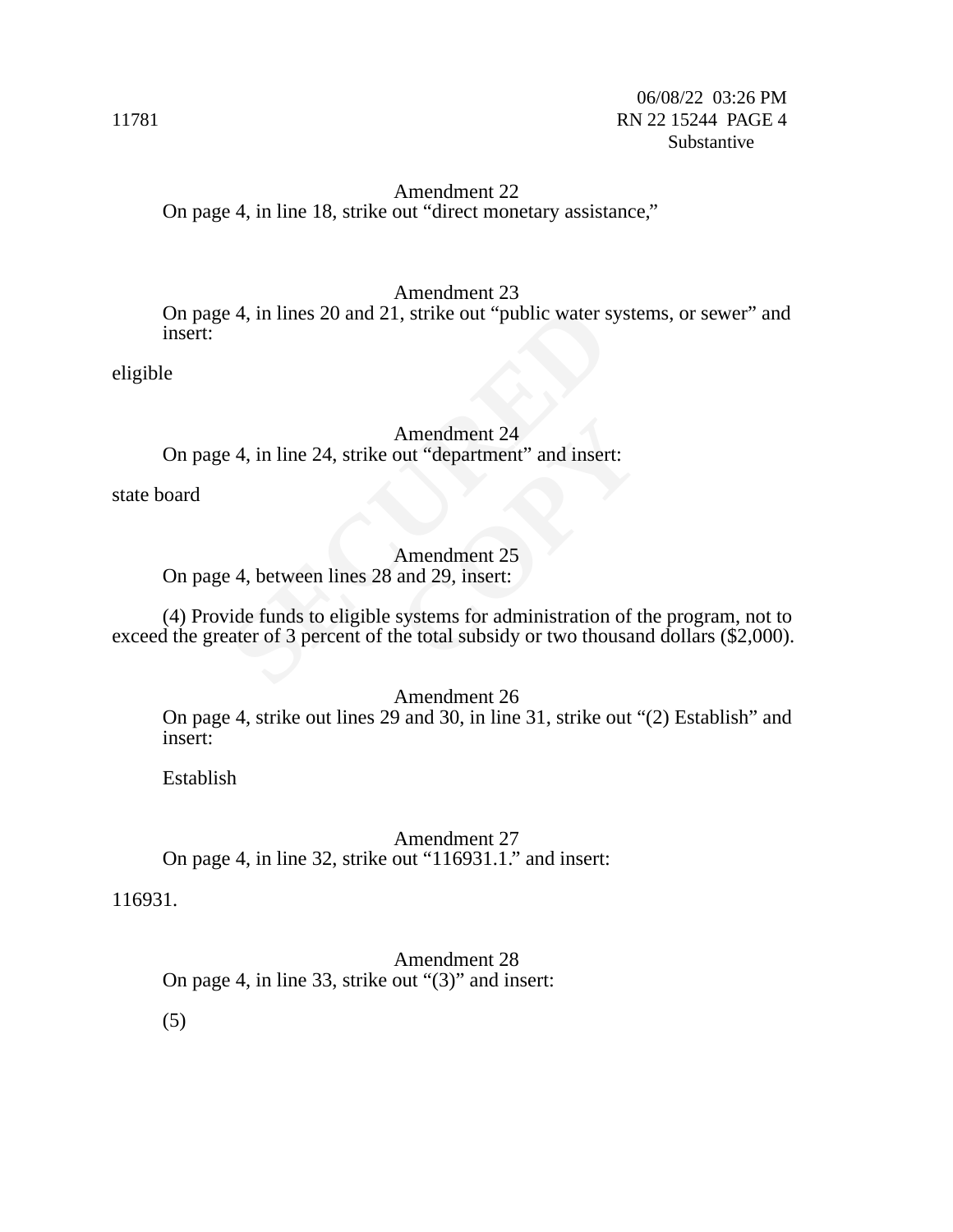#### Amendment 29 On page 4, in line 33, strike out "paragraphs (1) and (2)" and insert:

paragraph (1)

Amendment 30 On page 5, in line 3, strike out "The department," and insert:

Within 270 days of the effective date, the state board,

Amendment 30<br>
S. 5, in line 3, strike out "The department," and ir<br>
ys of the effective date, the state board,<br>
Amendment 31<br>
S. 5, in lines 3 and 4, strike out "the state board, sh<br>
is, shall adopt<br>
Amendment 32<br>
F. 5, in Amendment 31<br>
rike out "the state board, shall,<br>
Amendment 32<br>
strike out "and fund oversight p Amendment 31 On page 5, in lines 3 and 4, strike out "the state board, shall, by January 1, 2023, develop" and insert:

relevant agencies, shall adopt

Amendment 32 On page 5, in lines 4 and 5, strike out "and fund oversight procedures"

Amendment 33 On page 5, in line 6, strike out "department" and insert:

state board

Amendment 34 On page 5, in line 9, strike out "Public" and insert:

Community

Amendment 35 On page 5, in lines 18 and 19, strike out "residents, low-income residents who live in multifamily housing," and insert:

residents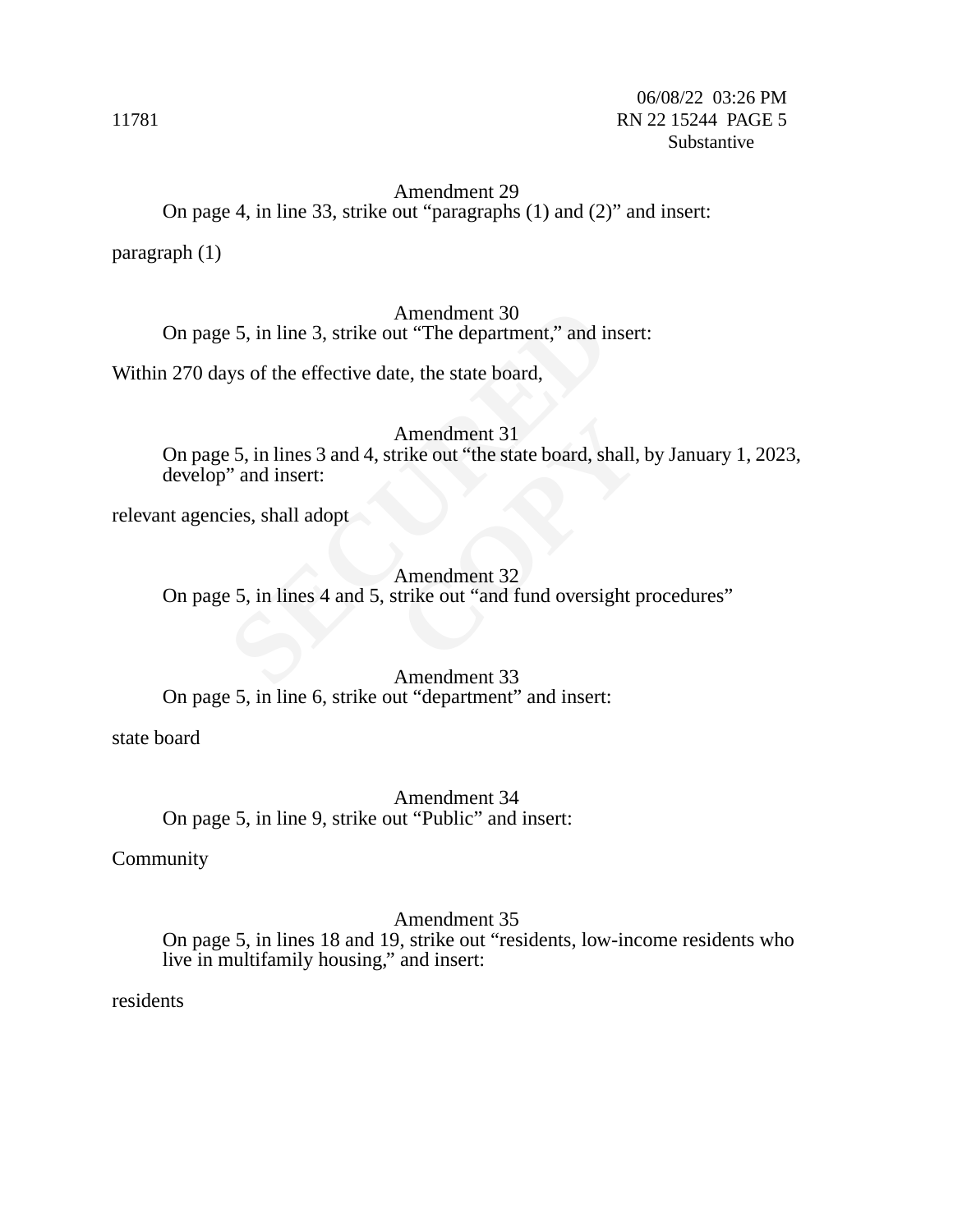#### Amendment 36

On page 5, between lines 19 and 20, insert:

(c) The guidelines shall include, at minimum, all of the following:

(1) Direction to eligible systems to automatically enroll households in the program under both of the following circumstances:

ilable information shows that any member of th<br>rollee in, or recipient of, CalWORKs, CalFresh,<br>plemental Security Income or the State Suppleme<br>pecial Supplemental Nutrition Program for Wome<br>household is a utility customer (A) Available information shows that any member of the customer's household is a current enrollee in, or recipient of, CalWORKs, CalFresh, general assistance, Medi-Cal, Supplemental Security Income or the State Supplementary Payment Program, or California Special Supplemental Nutrition Program for Women, Infants, and Children.

Sich pursuant to Section 739.1 C<br>Assistance program established<br>Cor eligible systems, including a<br>temwide low-income rate assis<br>gibility for enrollment through<br>r penalty of perjury.<br>the assistance program if fund<br>ble syste (B) The household is a utility customer enrolled in the California Alternate Rates for Energy (CARE) program established pursuant to Section 739.1 of the Public Utilities Code or in the Family Electric Rate Assistance program established pursuant to Section 739.12 of the Public Utilities Code.

(2) Minimum requirements for eligible systems, including all of the following:

(A) The establishment of systemwide low-income rate assistance programs.

(B) The ability to confirm eligibility for enrollment through a request for self-certification of eligibility under penalty of perjury.

(C) A process for expanding the assistance program if funding increases.

(3) A provision to audit eligible systems receiving funds under this chapter.

#### Amendment 37

On page 5, in line 20, strike out "department" and insert:

state board

Amendment 38

On page 5, in lines 20 and 21, strike out "the state board" and insert:

relevant agencies

Amendment 39

On page 5, in line 21, after "and" insert:

the

#### Amendment 40

On page 5, in line 22, strike out "fund", strike out line 23 and insert:

report to be posted on the state board's internet website identifying how the fund has performed.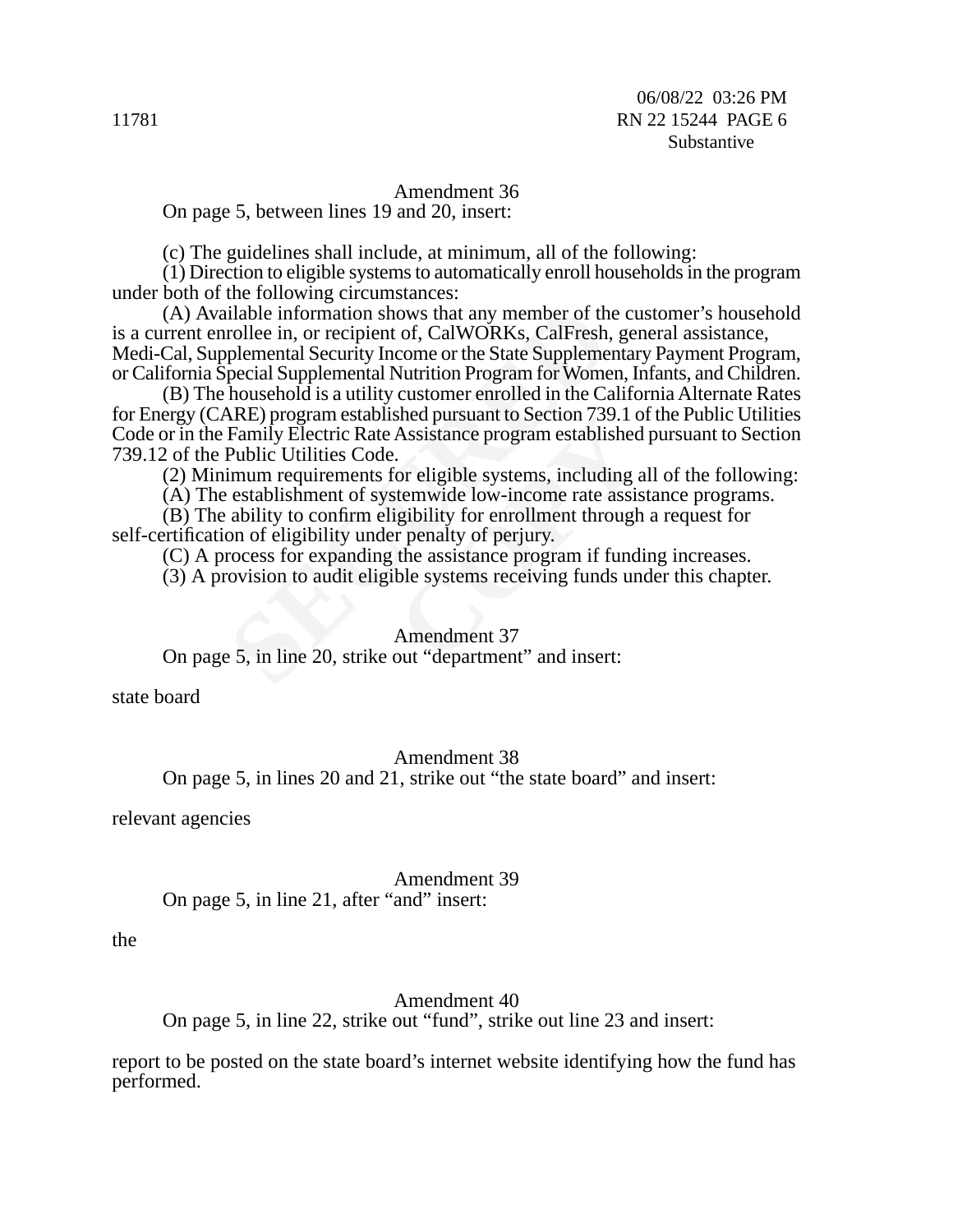### Amendment 41 On page 5, in line 24, strike out "fund expenditure plan" and insert:

report

#### Amendment 42

Amendment 42<br>
E 5, strike out lines 26 to 30, inclusive, in line 31<br>
E 5, in line 32, strike out "planned" and insert:<br>
E 5, in line 34, strike out "(4) (A)" and insert:<br>
E 5, in line 34, strike out "(4) (A)" and insert: On page 5, strike out lines 26 to 30, inclusive, in line 31, strike out "(3)" and insert:

(1)

Amendment 43<br>
but "planned" and insert:<br>
Amendment 44<br>
but "(4) (A)" and insert: Amendment 43 On page 5, in line 32, strike out "planned" and insert:

estimated

Amendment 44 On page 5, in line 34, strike out " $(4)$   $(A)$ " and insert:

(2)

#### Amendment 45

On page 5, strike out line 35, in line 36, strike out "or wastewater." and insert: assistance.

Amendment 46

On page 5, in lines 36 and 37, strike out "household by household" and insert:

household-by-household

Amendment 47 On page 5, between lines 37 and 38, insert:

(3) An evaluation of available information regarding any household-level affordability issues that remain after application of bill assistance.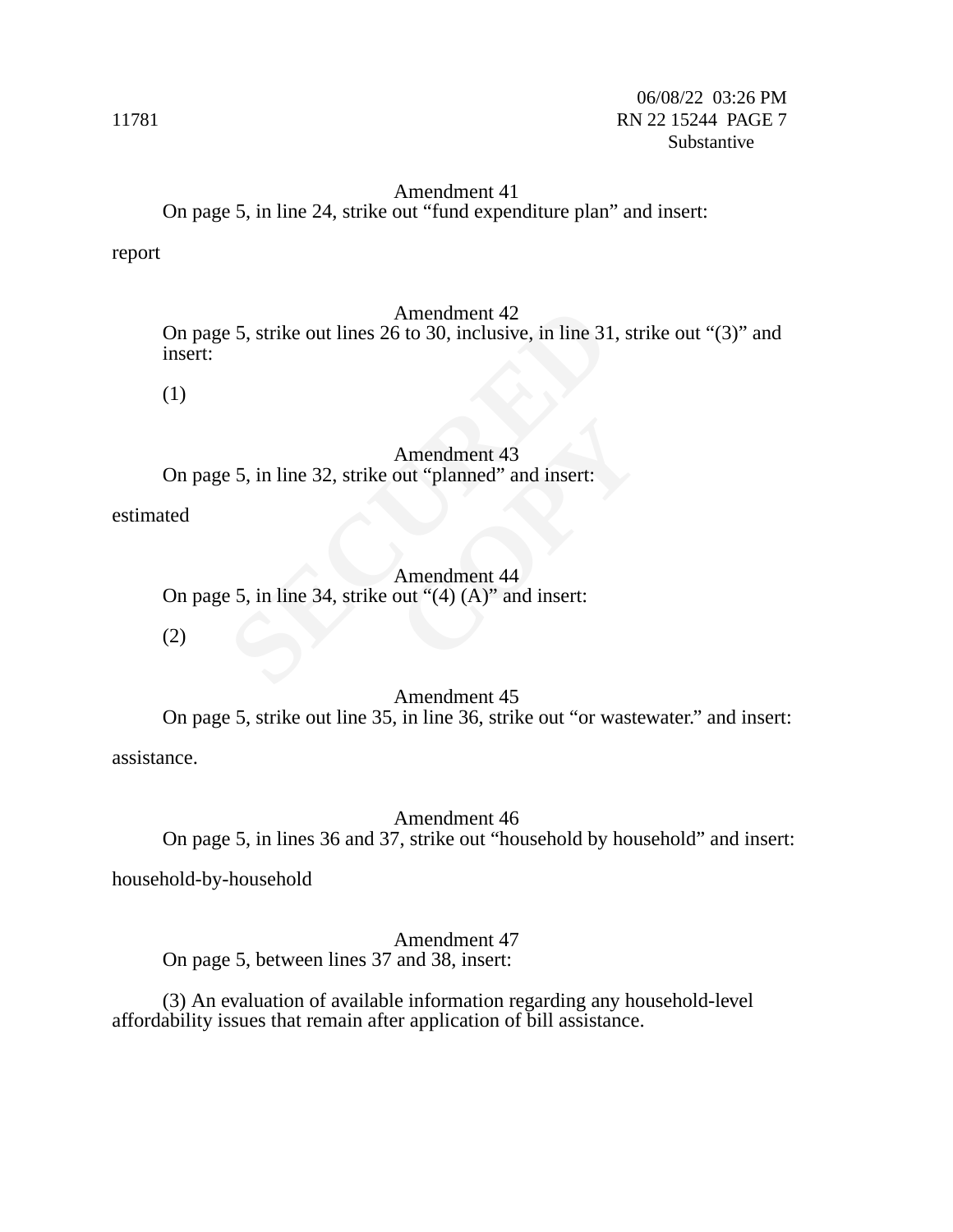#### Amendment 48

On page 5, strike out lines 38 and 39, on page 6, strike out lines 1 to 23, inclusive, in line 24, strike out "(6)" and insert:

(4)

#### Amendment 49

On page 6, in line 26, strike out "(7)" and insert:

(5)

#### Amendment 50

Amendment 49<br>
E 6, in line 26, strike out "(7)" and insert:<br>
Amendment 50<br>
E 6, strike out lines 30 to 40, inclusive, and on parallel<br>
E 7, in line 6, strike out "By July 1, 2022," and it<br>
Se 7, in line 6, strike out "By J Amendment 50<br>
(1) to 40, inclusive, and on page<br>
Amendment 51<br>
ut "By July 1, 2022," and inser<br>
te, On page 6, strike out lines 30 to 40, inclusive, and on page 7, strike out lines 1 to 5, inclusive

#### Amendment 51

On page 7, in line 6, strike out "By July 1, 2022," and insert:

Within 270 days of the effective date,

Amendment 52 On page 7, in line 8, strike out "department" and insert:

state board

Amendment 53 On page 7, in line 15, strike out "department" and insert:

state board

Amendment 54 On page 7, in line 16, strike out "department" and insert:

state board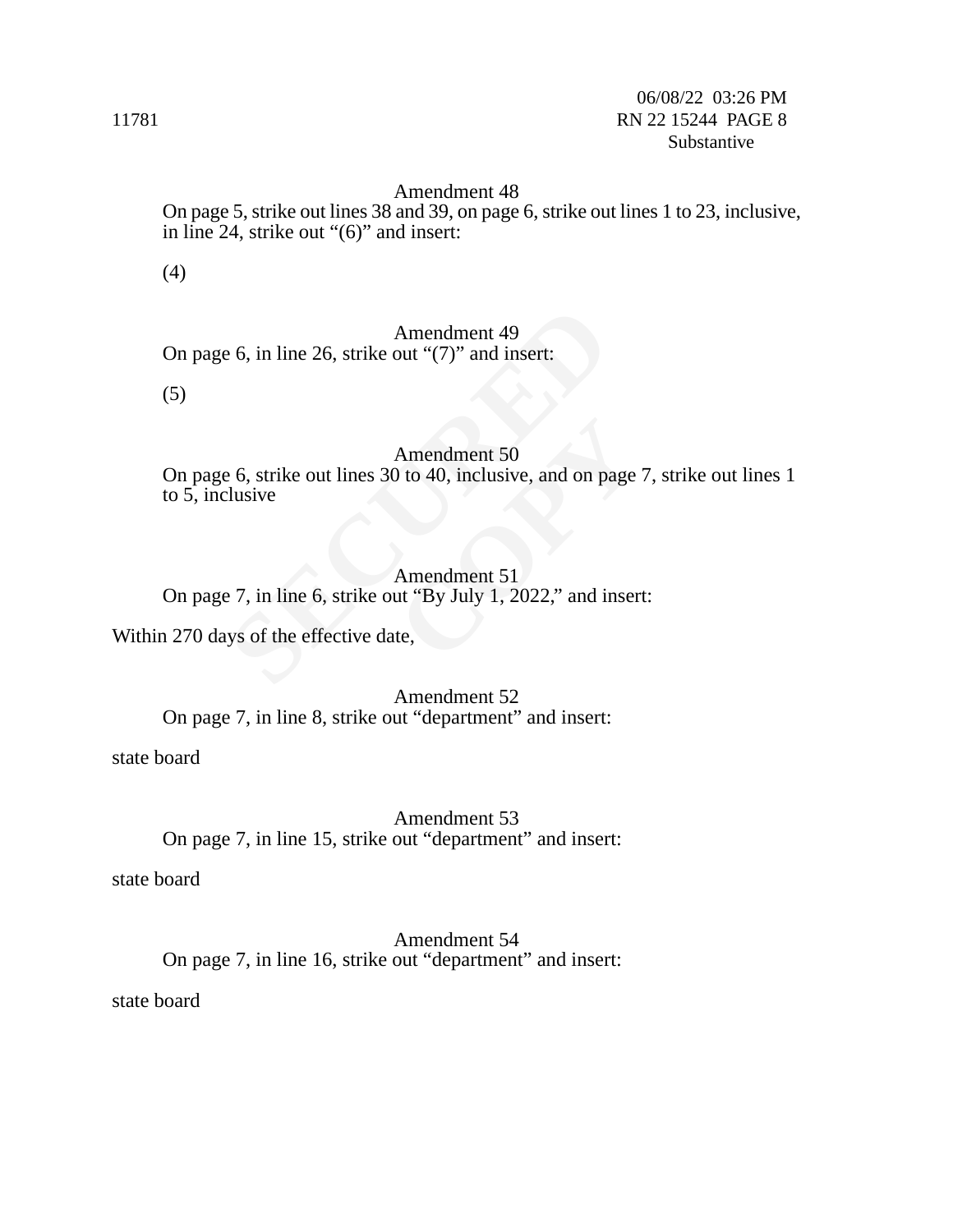#### Amendment 55 On page 7, in line 23, strike out "department" and insert:

state board

#### Amendment 56

On page 7, in line 24, strike out "local water agencies" and insert:

eligible systems

#### Amendment 57

On page 7, strike out lines 36 to 40, inclusive, on page 8, strike out lines 1 to 17, inclusive, and insert:

Amendment 56<br>
27, in line 24, strike out "local water agencies" and<br>
157<br>
27, strike out lines 36 to 40, inclusive, on page<br>
28 usive, and insert:<br>
3. (a) Chapter 3.5 (commencing with Section 113<br>
113 the Government Code d Amendment 57<br>
S to 40, inclusive, on page 8, st<br>
nmencing with Section 11340)<br>
le does not apply to any guideli<br>
pter.<br>
ion 11019 of the Government C<br>
ccessary, to implement the purp<br>
Amendment 58 116932. (a) Chapter 3.5 (commencing with Section 11340) of Part 1 of Division 3 of Title 2 of the Government Code does not apply to any guidelines developed by the state board pursuant to this chapter.

(b) (1) Notwithstanding Section 11019 of the Government Code, the state board may make advance payments, as necessary, to implement the purposes of this chapter.

#### Amendment 58

On page 8, in line 18, strike out "prepayment funding," and insert:

an advance payment,

#### Amendment 59

On page 8, between lines 20 and 21, insert:

(3) The state board shall have discretion regarding whether to provide advance payment and the terms and conditions that apply to advance payment.

Amendment 60 On page 8, in line 21, strike out "(3)" and insert:

(c)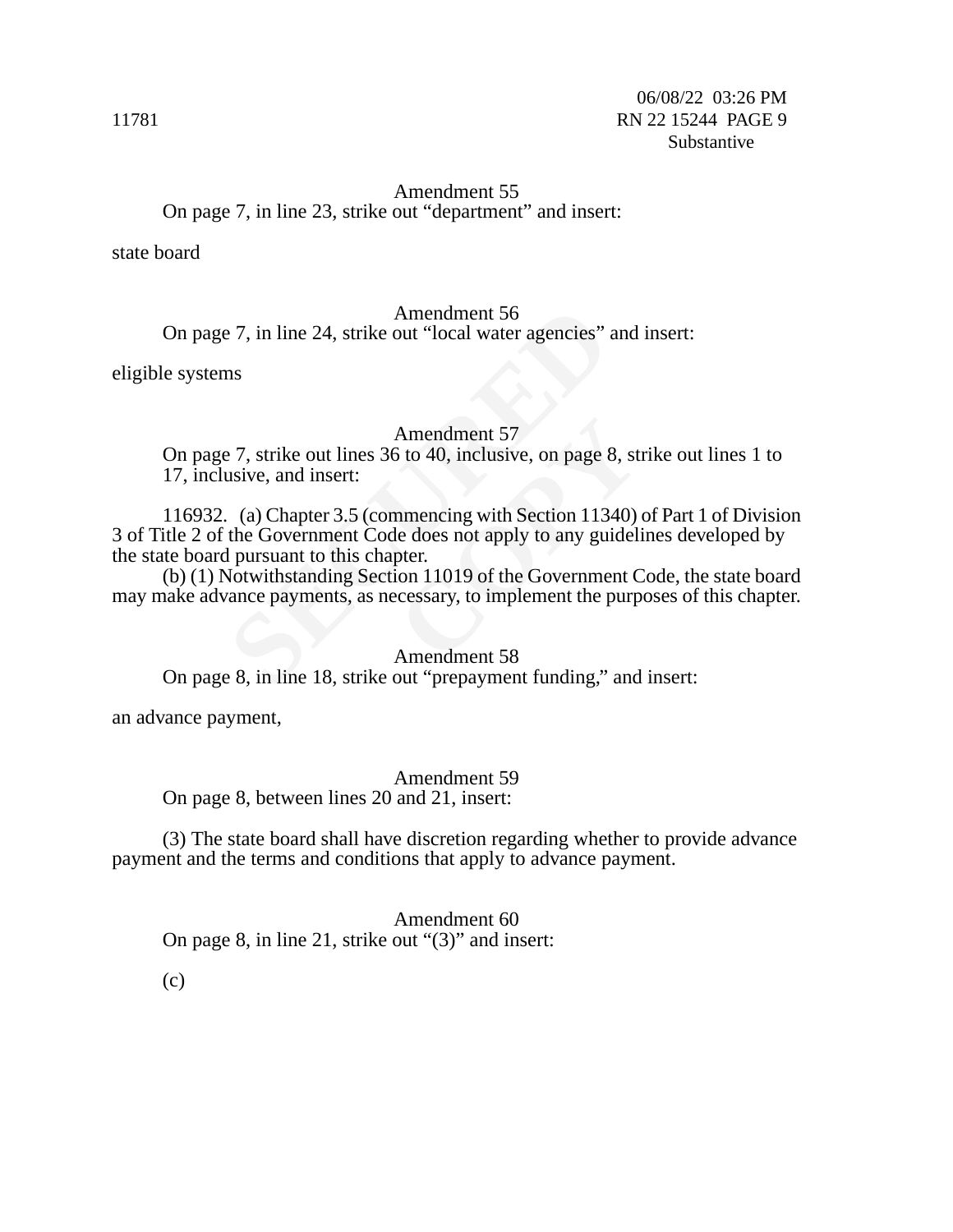Amendment 61 On page 8, between lines 23 and 24, insert:

(d) The state board, in its funding guidelines, may authorize pilot projects that include expenditures that improve affordability for residential households through installation of water efficiency measures or programs that otherwise improve residential household affordability in mobilehome parks, multifamily housing, or other households that do not directly pay a water or wastewater bill.

Amendment 62 On page 8, in line 27, strike out "department" and insert:

state board

#### Amendment 63

ordability in mobilehome parks, multifamily hous<br>ectly pay a water or wastewater bill.<br>Amendment 62<br>e 8, in line 27, strike out "department" and inser<br>Amendment 63<br>e 8, in line 29, strike out "Once an annual fundir<br>and", s Sut department and mseries<br>Amendment 63<br>out "Once an annual funding e:<br>30 and insert:<br>unding for<br>Amendment 64 On page 8, in line 29, strike out "Once an annual funding expenditure plan is adopted and", strike out line 30 and insert:

Provide guidance, oversight, and funding for

#### Amendment 64

On page 8, in line 31, strike out "public water systems", strike out lines 32 and 33 and insert:

eligible systems.

Amendment 65 On page 8, in line 35, after "existing" insert:

duplicative

Amendment 66 On page 8, in line 38, strike out "a public water system or sewer" and insert:

an eligible

Amendment 67

On page 8, in lines 39 and 40, strike out "the state board" and insert:

relevant agencies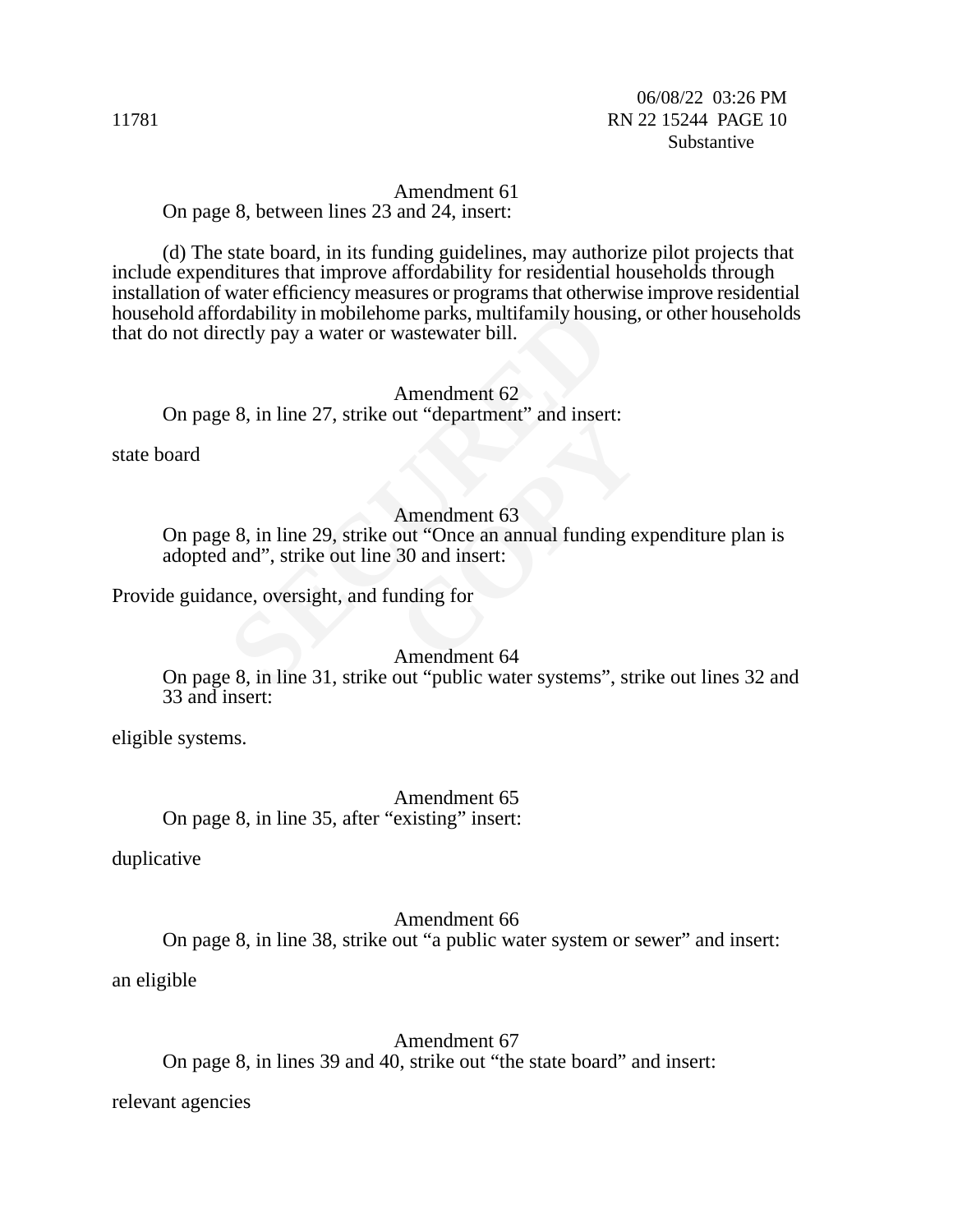#### Amendment 68

On page 8, in line 40, strike out "public water", on page 9, in line 1, strike out "system's or sewer" and insert:

eligible

#### Amendment 69

Amendment 69<br>
Section 1 in the 2, strike out "customers of the system<br>
ow-income customer accounts<br>
Section 2.9, strike out lines 5 to 8, inclusive, in line 9, strike<br>
Amendment 71<br>
Section 11, strike out "(6) Identify" an On page 9, in line 2, strike out "customers of the system" and insert:

the system's low-income customer accounts

Amendment 70

Amendment 70<br>to 8, inclusive, in line 9, strike of<br>Amendment 71<br>out "(6) Identify" and insert: On page 9, strike out lines 5 to 8, inclusive, in line 9, strike out "(5)" and insert:

(4)

#### Amendment 71

On page 9, in line 11, strike out "(6) Identify" and insert:

(5) Consider identifying

Amendment 72

On page 9, strike out line 12, in line 13, strike out "if" and insert:

if

#### Amendment 73

On page 9, in lines 13 and 14, strike out "department, in consultation with the state board, has determined a public water system or sewer" and insert:

state board determines that an eligible

Amendment 74

On page 9, in lines 17 and 18, strike out "a public water system or sewer system not regulated by the Public Utilities Commission" and insert:

an eligible system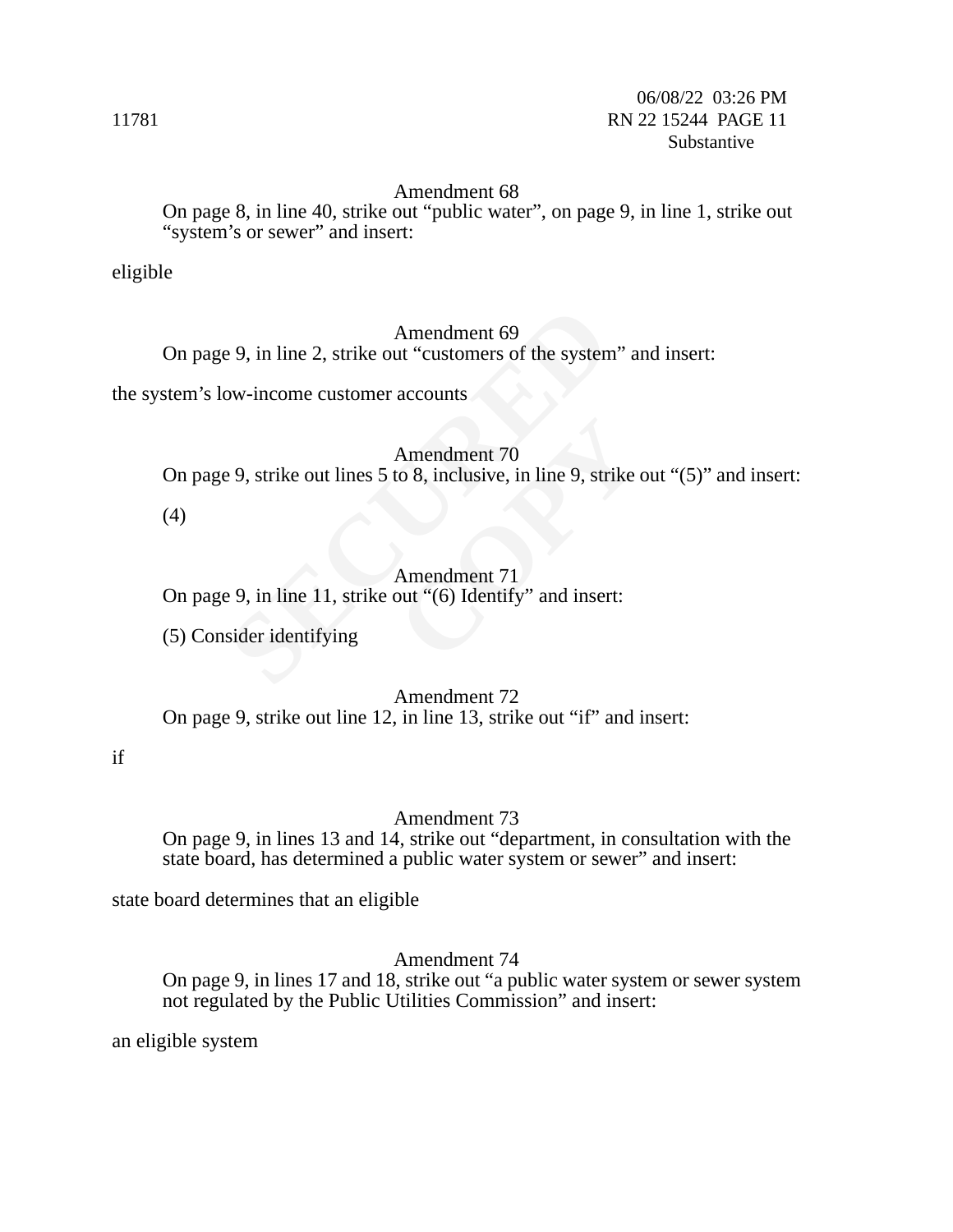Amendment 75 On page 9, between lines 20 and 21, insert:

116933.1. (a) Within 365 days of the effective date, all eligible systems shall offer water rate assistance that complies with the minimum requirements pursuant to subdivision (d) of Section 116931. A tribal water system may offer water rate assistance.

r to disconnection of service, a community wate<br>h arrearages a notice that they may enter into a p<br>date of the notice, and that after that time, disco<br>and its associated rules offered by a community v<br>to Chapter 6 (commenc (b) Prior to disconnection of service, a community water system shall provide customers with arrearages a notice that they may enter into a payment plan within 30 days from the date of the notice, and that after that time, disconnection may occur. A payment plan and its associated rules offered by a community water system of any size shall conform to Chapter 6 (commencing with Section 116900), notwithstanding limitations relating to a community water system's size. A community water system shall not discontinue water service to a customer that remains current on a payment plan.

water system s size. A commit<br>to a customer that remains cur<br>General, at the request of the s<br>i, may bring an action in state c<br>the use of any method, act, or<br>ig nonparticipation by a public<br>does not establish and maintain 116933.2. (a) The Attorney General, at the request of the state board or upon the Attorney General's own motion, may bring an action in state court to restrain, by temporary or permanent injunction, the use of any method, act, or practice declared in this chapter to be unlawful, including nonparticipation by a public water system within the program.

(b) Any eligible system that does not establish and maintain a low-income rate assistance program consistent with the requirements of Section 116931 shall be deemed an at-risk water system for purposes of Section 116682.

(c) The state board may qualify awards of financial assistance upon the establishment of a low-income rate assistance program consistent with the requirements of Section 116931.

#### Amendment 76

On page 9, strike out lines 26 and 27 and insert:

(a) "Community water system" has the same meaning as defined in Section 116275.

(b) "Effective date" means the date of appropriation of funding in the annual Budget Act or another statute for purposes of this chapter.

(c) "Eligible system" means a community water system or sewer system.

Amendment 77 On page 9, in line 28, strike out "(b)" and insert:

(d)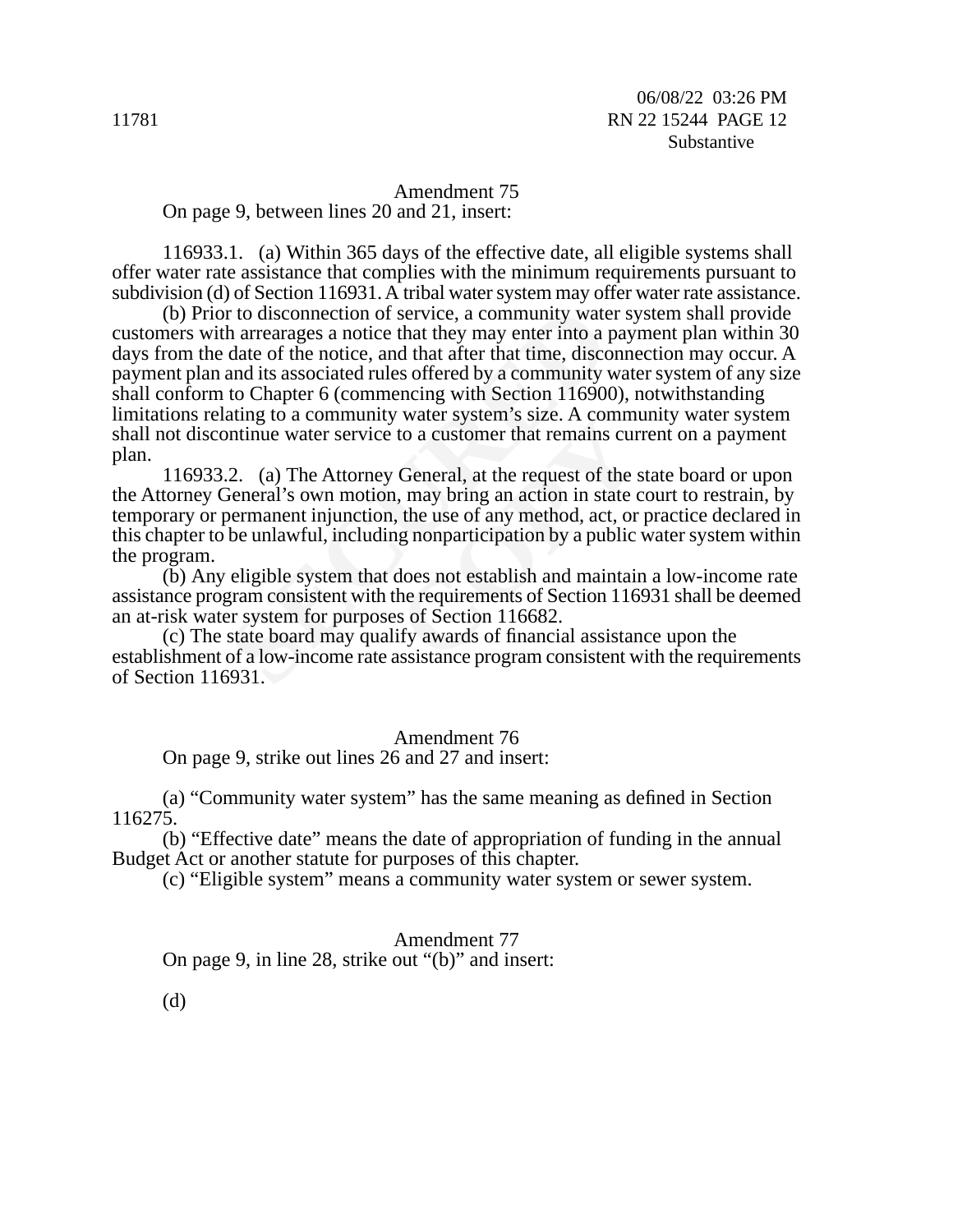Amendment 78 On page 9, in line 30, strike out "(c)" and insert:

(e)

Amendment 79 On page 9, in line 35, strike out "(d)" and insert:

(f)

Amendment 80 On page 9, strike out lines 37 and 38 and insert:

Amendment 79<br>
9, in line 35, strike out "(d)" and insert:<br>
Amendment 80<br>
9, strike out lines 37 and 38 and insert:<br>
levant agencies" means those agencies that have<br>
ulation, or enforcement, in providing services, or<br>
siden Amendment 80<br>
7 and 38 and insert:<br>
ms those agencies that have a re<br>
ent, in providing services, overs<br>
come ratepayers.<br>
neans a resident of a single-fan<br>
ater or wastewater.<br>
Amendment 81<br>
out "(f)" and insert: (g) "Relevant agencies" means those agencies that have a role, through data collection, regulation, or enforcement, in providing services, oversight, and assistance to public water systems and low-income ratepayers.

(h) "Residential ratepayer" means a resident of a single-family or multifamily residence who receives a bill for water or wastewater.

Amendment 81 On page 10, in line 1, strike out "(f)" and insert:

(i)

Amendment 82 On page 10, strike out lines 4 and 5, in line 7, strike out "(h)" and insert:

(j)

Amendment 83 On page 10, in line 10, strike out "(i)" and insert:

(k)

Amendment 84 On page 10, strike out lines 12 to 19, inclusive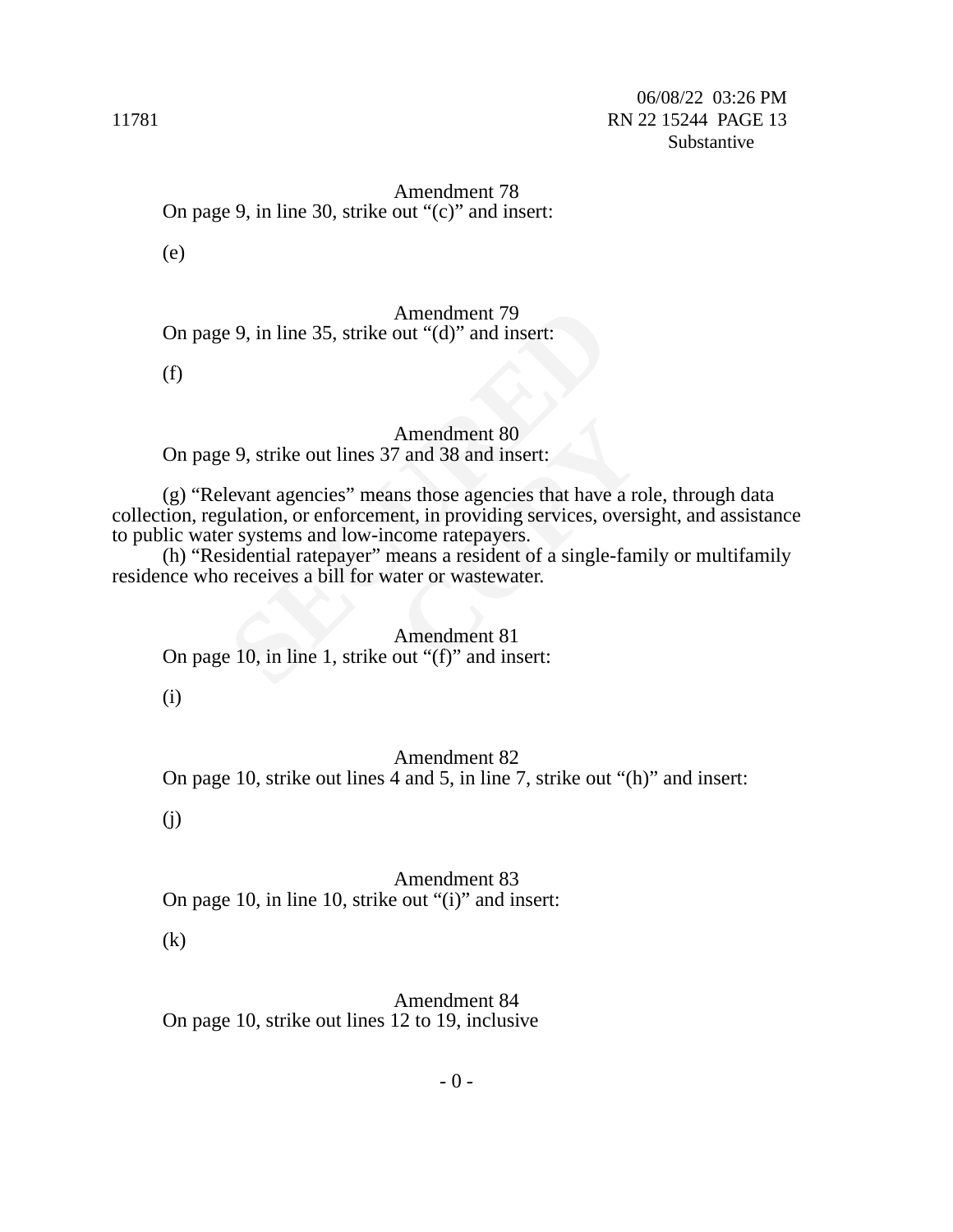MENDED IN ASSEMBLY JUNE 17, 2021<br>
AMENDED IN SENATE MAY 20, 2021<br>
AMENDED IN SENATE MAY 3, 2021<br>
AMENDED IN SENATE APRIL 20, 2021<br>
AMENDED IN SENATE APRIL 5, 2021<br> **SILL<br>
SILL**<br> **Introduced by Senator Dodd<br>
hors: Senators NATE APRIL 20, 2021<br>
ENATE APRIL 5, 2021<br>
<b>COPY**<br> **COPY**<br> **COPY**<br> **COPY**<br> **COPY**<br> **COPY**<br> **COPY**<br> **COPY**<br> **COPY**<br> **COPY**<br> **COPY**<br> **COPY**<br> **COPY**<br> **COPY**<br> **COPY**<br> **COPY**<br> **COPY**<br> **COPY**<br> **COPY**<br> **COPY**<br> **COPY**<br> **COPY** PROPOSED AMENDMENTS TO SENATE BILL NO. 222 AMENDED IN ASSEMBLY AUGUST 30, 2021 AMENDED IN ASSEMBLY JULY 15, 2021 AMENDED IN ASSEMBLY JULY 5, 2021 AMENDED IN ASSEMBLY JUNE 17, 2021 AMENDED IN SENATE MAY 20, 2021 AMENDED IN SENATE MAY 3, 2021 AMENDED IN SENATE APRIL 20, 2021 AMENDED IN SENATE APRIL 5, 2021

## **RN 22 15244 09 06/08/22 03:26 PM SUBSTANTIVE**

**Amendment 1**



**SENATE BILL No. 222** 

**Introduced by Senator Dodd (Coauthors: Senators Gonzalez, Hurtado, and Wiener)**  (Coauthors: Assembly Members *Arambula,* Bloom, Lorena Gonzalez, Mathis, and Robert Rivas)

January 14, 2021

An act to add Section 12087.8 to the Government Code, and to add Chapter 6.5 (commencing with Section 116930) to Part 12 of Division 104 of the Health and Safety Code, relating to water.

legislative counsel's digest

SB 222, as amended, Dodd. Water Rate Assistance Program. Existing law, the California Safe Drinking Water Act, requires the State Water Resources Control Board to administer provisions relating to the regulation of drinking water to protect public health. Existing law declares it to be the established policy of the state that every human **Amendment 2**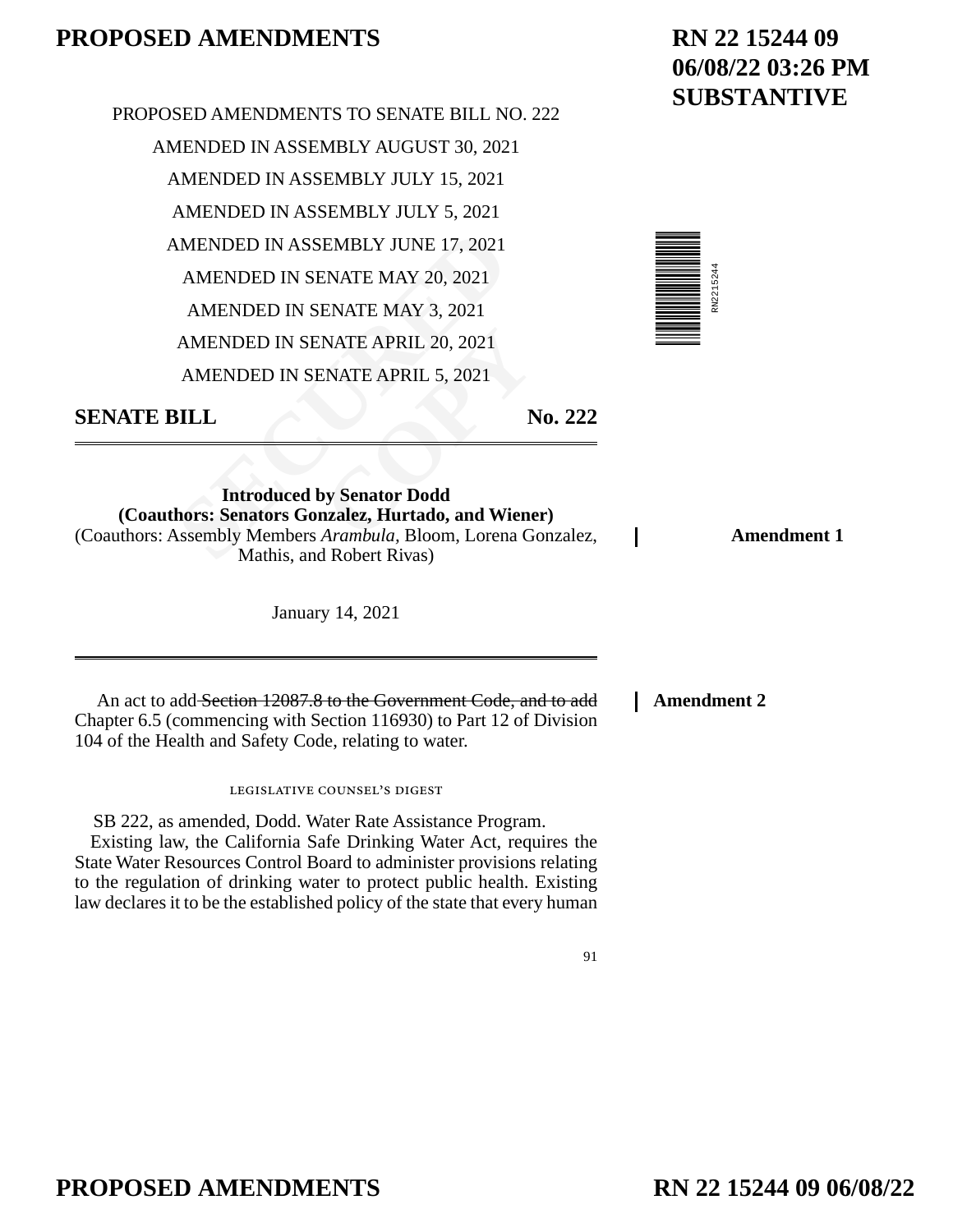**SB 222**  $-2$ 

being has the right to safe, clean, affordable, and accessible water adequate for human consumption, cooking, and sanitary purposes.

Existing law requires the state board, by January 1, 2018, to develop a plan for the funding and implementation of the Low-Income Water Rate Assistance Program, as prescribed. Existing law requires the state board, by February 1, 2018, to report to the Legislature on its findings regarding the feasibility, financial stability, and desired structure of the program, including any recommendations for legislative action that may need to be taken.

feasibility, financial stability, and desired stru<br>luding any recommendations for legislative<br>be taken.<br>build establish the Water Rate Assistance Fund<br>elp provide water affordability assistance, for b<br>stewater services, to low-income ratepayers and ra<br>
in California. The bill would<br>
ervices and Development to<br>
ssistance Program establishe<br>
bill would make moneys in<br>
the Legislature to the <del>departm</del><br>
with the state board, *relevant a*<br>
bill e This bill would establish the Water Rate Assistance Fund in the State Treasury to help provide water affordability assistance, for both drinking water and wastewater services, to low-income ratepayers and ratepayers experiencing economic hardship in California. The bill would require the Department of Community Services and Development to develop and administer the Water Rate Assistance Program established by the bill. *residential ratepayers.* The bill would make moneys in the fund available upon appropriation by the Legislature to the department *state board* to provide, in consultation with the state board, *relevant agencies,* direct water bill assistance, water bill credits, and water crisis assistance, *assistance to residential ratepayers served by eligible systems, as defined, and by tribal water systems that choose to participate* and would require 80% of total funds to be directly applied to customer assistance. The bill would authorize the department *state board* to identify and contract with a third-party fund administrator. The bill would impose requirements on the department, in consultation with the state board, *the state board* in connection with the program, including, among others, developing guidelines and fund oversight procedures *within 270 days of the effective date, as defined, adopting guidelines in consultation with relevant agencies and an advisory group* for implementation of the program by January 1, 2023, consulting with an advisory group, and adopting an annual fund expenditure plan. *and preparing a report to be posted on state board's internet website identifying how the fund has performed.*

The bill would require, by July 1, 2022, *within 270 days of the effective date,* the Public Utilities Commission to establish a mechanism for electrical corporations and gas corporations to, and would authorize the department *state board* to enter into agreements with local publicly owned electric utilities and local publicly owned gas utilities to, regularly share specified customer data with the department, *state board,* subject to certain protections. The bill would require the <del>department</del>

#### 91

## **RN 22 15244 09 06/08/22 03:26 PM SUBSTANTIVE**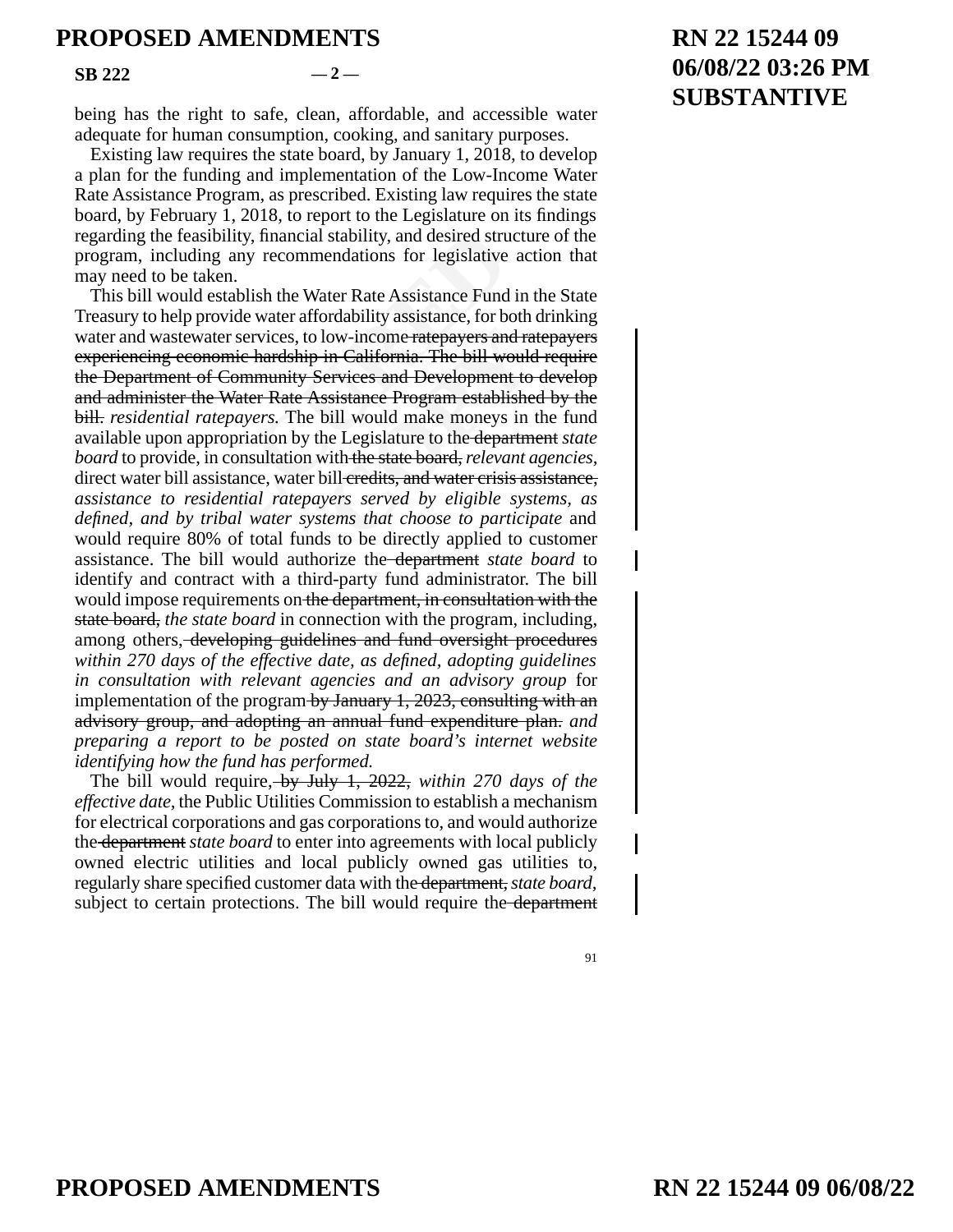#### $-3$  — SB 222

 $\overline{\phantom{a}}$ 

*state board* to, among other things, coordinate with the commission to cease existing rate assistance programs offered by investor-owned water utilities and transition the customers to the program through a process established by the commission.

The bill would make the operation of these provisions contingent on an appropriation in the annual Budget Act or another statute for these purposes.

|        |                                                                                                                        | purposes.<br>Vote: majority. Appropriation: no. Fiscal committee: yes.<br>State-mandated local program: no.                                                                                                                                                                                                                                                                                                                                                                                                                                                                                                                                                                                                               |                                                                                      |
|--------|------------------------------------------------------------------------------------------------------------------------|---------------------------------------------------------------------------------------------------------------------------------------------------------------------------------------------------------------------------------------------------------------------------------------------------------------------------------------------------------------------------------------------------------------------------------------------------------------------------------------------------------------------------------------------------------------------------------------------------------------------------------------------------------------------------------------------------------------------------|--------------------------------------------------------------------------------------|
|        |                                                                                                                        | The people of the State of California do enact as follows:                                                                                                                                                                                                                                                                                                                                                                                                                                                                                                                                                                                                                                                                |                                                                                      |
| Page 3 | 1<br>$\overline{c}$<br>3<br>$\overline{4}$<br>5<br>6<br>7<br>8<br>9<br>$+$<br>10<br>11<br>12<br>13<br>$+$<br>15<br>$+$ | <b>SECTION 1.</b> Section 12087.8 is added to the Government<br>Code, to read:<br>12087.8. Subject to Section 116931.3 of the Health and Safety<br>Code, the department shall develop and administer the Water Rate<br>Assistance Program established pursuant to Chapter 6.5<br>(commencing with Section 116930) of Part 12 of Division 104 of<br>the Health and Safety Code and expend moneys appropriated by<br>the Legislature for the purposes of the program.<br>SEC.2.<br><i>SECTION 1.</i> Chapter 6.5 (commencing with Section 116930)<br>is added to Part 12 of Division 104 of the Health and Safety Code,<br>to read:<br>CHAPTER 6.5. WATER RATE ASSISTANCE PROGRAM<br>Article 1. Water Rate Assistance Fund  | <b>Amendment 3</b>                                                                   |
|        | 17<br>18<br>19<br>20<br>21<br>22<br>23<br>$^{+}$<br>$^{+}$<br>$^{+}$<br>24                                             | 116930.<br>(a) The Water Rate Assistance Fund is hereby<br>established in the State Treasury to provide water affordability<br>assistance, for both drinking water and wastewater services, to<br>low-income-ratepayers and ratepayers experiencing economic<br>hardship in California. residential ratepayers. Moneys in the fund<br>shall be available upon appropriation by the Legislature to the<br>department <i>state board</i> to provide, in consultation with the state<br>board, all of the following: relevant agencies, direct water bill<br>assistance to residential ratepayers served by eligible systems and<br>by tribal water systems that choose to participate.<br>(1) Direct water bill assistance. | <b>Amendment 4</b><br><b>Amendment 5</b><br><b>Amendment 6</b><br><b>Amendment 7</b> |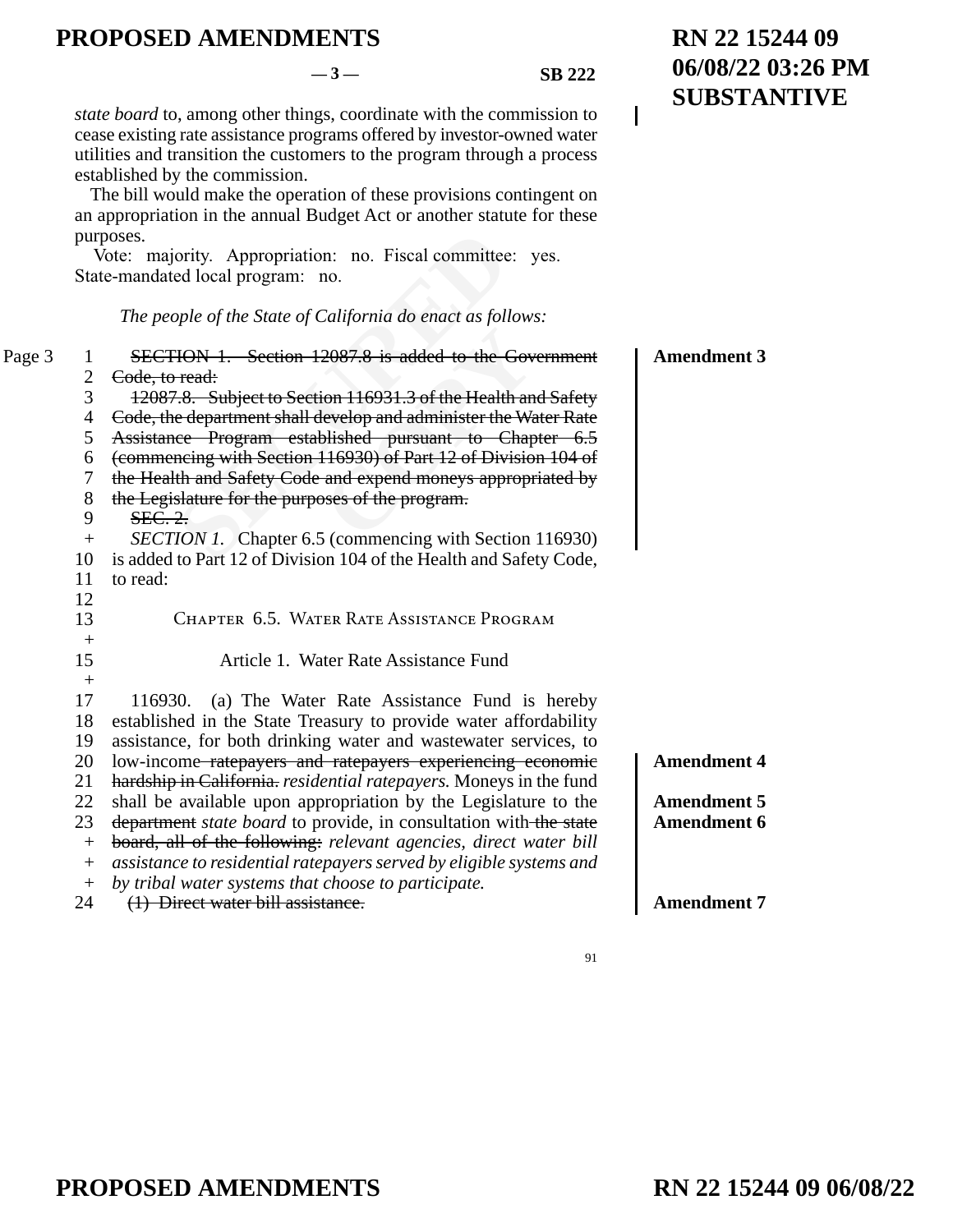**SB 222**  $-4-$ 

|        |                  |                                                                                                                                | <b>SUBSTANTIVE</b>  |
|--------|------------------|--------------------------------------------------------------------------------------------------------------------------------|---------------------|
| Page 3 | 25               | (2) Water bill credits to renters and individuals or households                                                                |                     |
|        | 26               | that pay other amounts, fees, or charges related to residential water                                                          |                     |
|        | 27               | or wastewater service.                                                                                                         |                     |
|        | 28               | (3) Water crisis assistance.                                                                                                   |                     |
|        | 29               | (b) (1) The <del>department</del> state board may, upon appropriation                                                          | <b>Amendment 8</b>  |
|        | 30               | by the Legislature, expend moneys from the fund for reasonable                                                                 |                     |
|        | 31               | costs associated with the administration of this-chapter, chapter.                                                             | Amendments 9 & 10   |
|        | $\boldsymbol{+}$ | Commencing 365 days after the effective date, funds for the                                                                    |                     |
|        | $^{+}$           | reasonable costs associated with the administration of this chapter                                                            |                     |
|        | 32               | <i>shall</i> not to exceed 10 percent of the annual deposits into the fund.                                                    |                     |
|        | 33               | "Reasonable costs associated with the administration of this                                                                   | <b>Amendment 11</b> |
|        | 34               | chapter" includes-state board relevant agencies' administrative                                                                |                     |
|        | 35               | costs associated with this chapter. The department state board may                                                             | Amendments 12 & 13  |
| Page 4 | $\mathbf{1}$     | reimburse-public water systems and sewer <i>eligible</i> systems for                                                           |                     |
|        | $\overline{c}$   | reasonable costs associated with the administration of this chapter,                                                           | <b>Amendment 14</b> |
|        | $\ddot{}$        | which shall not count towards toward the 10-percent limitation.                                                                |                     |
|        | 3                | (2) $\triangle$ Commencing 365 days after the effective date, a minimum                                                        | <b>Amendment 15</b> |
|        | 4                | of 80 percent of total funds shall be directly applied to customer                                                             | <b>Amendment 16</b> |
|        | 5                | assistance, which shall be reflected in the annual fund expenditure                                                            |                     |
|        | $^{+}$           | plan described in Section 116931.1. assistance.                                                                                |                     |
|        | $^{+}$           | (c) The state board may undertake any of the following actions                                                                 |                     |
|        | $^{+}$           | to implement this chapter:                                                                                                     |                     |
|        | $^+$             | $(1)$ Provide for the deposit of any of the following moneys into                                                              |                     |
|        | $^{+}$           | the fund:                                                                                                                      |                     |
|        | $\! + \!$        | (A) Federal or state funding.                                                                                                  |                     |
|        | $^{+}$           | (B) Voluntary contributions, gifts, grants, or bequests.                                                                       |                     |
|        | $^{+}$           | (2) Enter into funding agreements with the federal government,                                                                 |                     |
|        | $^+$             | local or state agencies, private corporations, or nonprofit                                                                    |                     |
|        | $^{+}$           | organizations.                                                                                                                 |                     |
|        | $^+$             | (3) Take additional action as may be appropriate for adequate                                                                  |                     |
|        | $^{+}$           | administration and operation of the fund and provision of direct<br>water bill assistance.                                     |                     |
|        | $\overline{+}$   |                                                                                                                                | <b>Amendment 17</b> |
|        | 6                | 116930.1. The department state board shall do all of the                                                                       |                     |
|        | 7<br>8           | following in administering the fund:                                                                                           |                     |
|        |                  | (a) Track and manage revenue in the fund separately from all<br>other revenue.                                                 |                     |
|        | 9<br>10          |                                                                                                                                | <b>Amendment 18</b> |
|        | 11               | (b) Develop and implement a process for the department state<br>board to disburse program funds to-public water systems, sewer | Amendments 19 & 20  |
|        | 12               | eligible systems, tribal water systems, or third-party providers for                                                           | <b>Amendment 21</b> |
|        |                  |                                                                                                                                |                     |

91

**RN 22 15244 09**

**06/08/22 03:26 PM**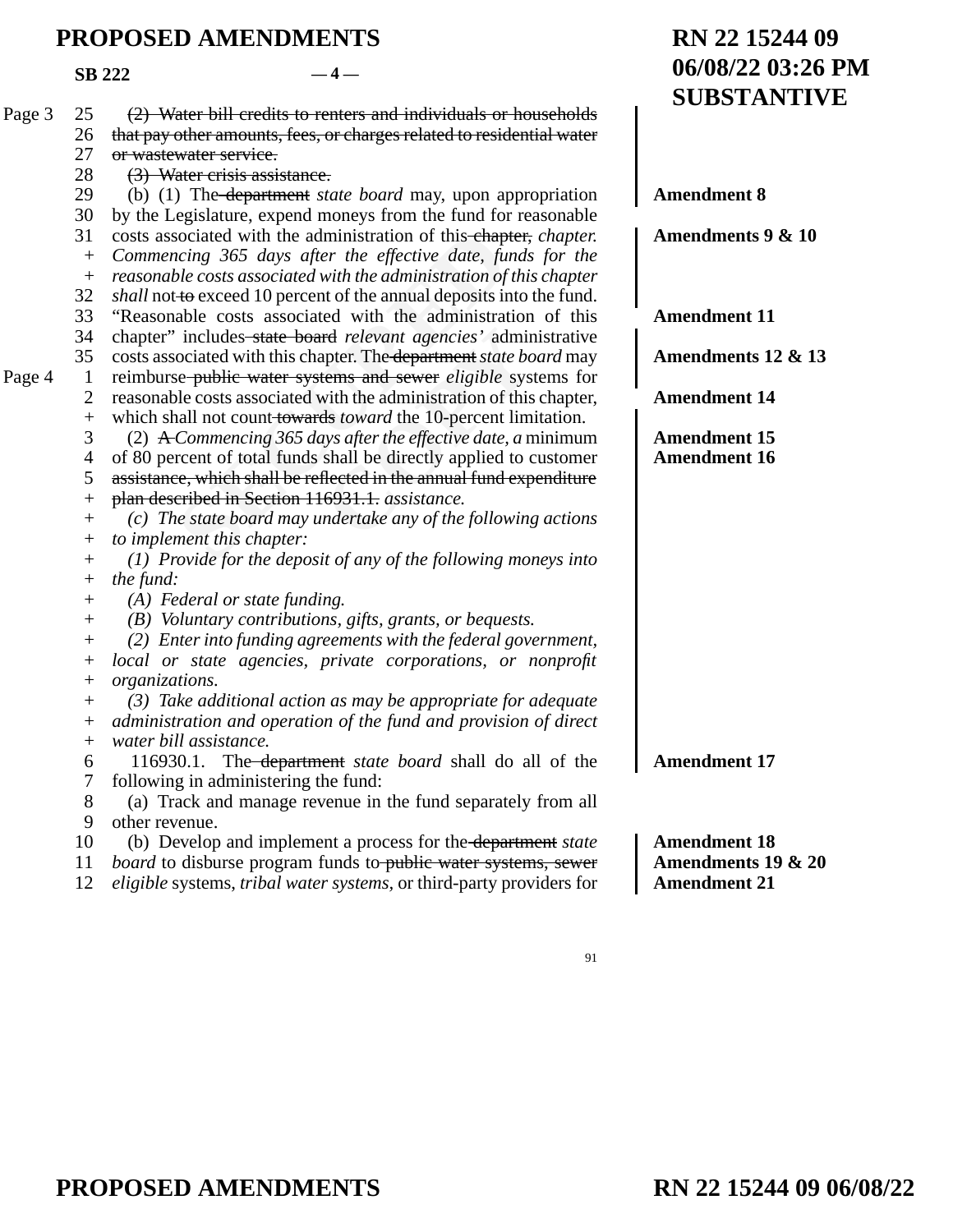**RN 22 15244 09**

**06/08/22 03:26 PM**

|        |                  |                                                                          | <b>SUBSTANTIVE</b>  |
|--------|------------------|--------------------------------------------------------------------------|---------------------|
|        | $^{+}$           | direct application to households, the system's low-income customer       |                     |
| Page 4 | 13               | <i>accounts</i> , including controls to prevent fraud, waste, and abuse. |                     |
|        | 14               | (c) Manage and maintain fund balances in conjunction with the            |                     |
|        | 15               | Controller, the Treasurer, the California State Auditor's Office,        |                     |
|        | 16               | and the Department of Finance, as appropriate.                           |                     |
|        | 17               | (d) (1) Expend, upon appropriation by the Legislature, moneys            |                     |
|        | 18               | in the fund for grants, contracts, direct monetary assistance, or        | <b>Amendment 22</b> |
|        | 19               | services to assist eligible recipients.                                  |                     |
|        | 20               | (2) Services may include technical assistance to public water            | <b>Amendment 23</b> |
|        | 21               | systems, or sewer <i>eligible</i> systems, serving fewer than 3,300      |                     |
|        | 22               | connections to administer the application of funds to low-income         |                     |
|        | 23               | households, including initial startup costs.                             |                     |
|        | 24               | (3) The department state board may identify and contract with            | <b>Amendment 24</b> |
|        | 25               | a third-party fund administrator. The scope of work for the fund         |                     |
|        | 26               | administrator may include, but is not limited to, eligibility            |                     |
|        | 27               | determination, call center services, internet-based enrollments,         |                     |
|        | 28               | and document intake and processing.                                      |                     |
|        | $+$              | (4) Provide funds to eligible systems for administration of the          | <b>Amendment 25</b> |
|        | $^{+}$           | program, not to exceed the greater of 3 percent of the total subsidy     |                     |
|        | $\boldsymbol{+}$ | or two thousand dollars (\$2,000).                                       |                     |
|        | 29               | (e) (1) Verify the eligibility of each recipient, based upon             | <b>Amendment 26</b> |
|        | 30               | eligibility pursuant to Section 116931.1.                                |                     |
|        | 31               | $(2)$ Establish                                                          |                     |
|        | $\boldsymbol{+}$ | Establish a process to regularly confirm the eligibility of              |                     |
|        | 32               | recipients, based upon eligibility pursuant to Section-116931.1.         | <b>Amendment 27</b> |
|        | $\boldsymbol{+}$ | 116931.                                                                  |                     |
|        | 33               | $3$                                                                      | Amendments 28 & 29  |
|        | $\boldsymbol{+}$ | (5) The verification requirements in-paragraphs $(1)$ and $(2)$          |                     |
|        | 34               | <i>paragraph</i> (1) may be carried out by the third-party fund          |                     |
|        | 35               | administrator described in paragraph (3) of subdivision (d).             |                     |
| Page 5 | $\mathbf{1}$     |                                                                          |                     |
|        | $\boldsymbol{+}$ | Article 2. Program Implementation                                        |                     |
|        | $\ddot{}$        |                                                                          |                     |
|        | 3                | 116931. (a) The department, Within 270 days of the effective             | Amendments 30 & 31  |
|        | 4                | date, the state board, in consultation with the state board, shall,      | <b>Amendment 32</b> |
|        | $\boldsymbol{+}$ | by January 1, 2023, develop relevant agencies, shall adopt               |                     |
|        | 5                | guidelines and fund oversight procedures for implementation of           |                     |
|        | $^{+}$           | the program.                                                             |                     |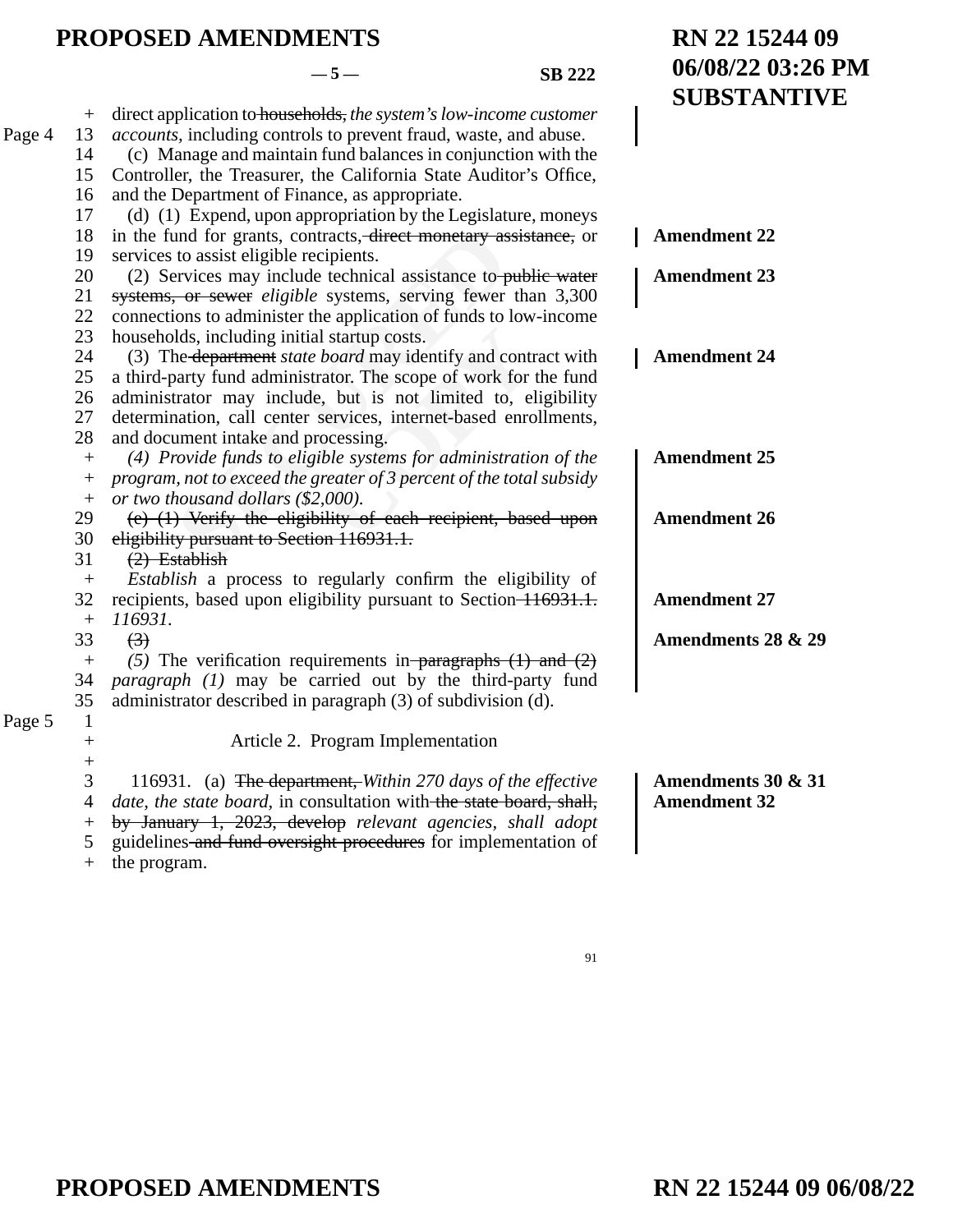|        | <b>SB 222</b>                    | $-6-$                                                                                                                                                                     | 06/08/22 03:26 PM |                                    |  |
|--------|----------------------------------|---------------------------------------------------------------------------------------------------------------------------------------------------------------------------|-------------------|------------------------------------|--|
| Page 5 | 6<br>7<br>8                      | (b) In developing the guidelines, the <del>department</del> state board<br>shall consult with an advisory group that includes representatives<br>of all of the following: |                   | <b>SUBSTANTIVE</b><br>Amendment 33 |  |
|        | 9                                | (1) Publie-Community water systems.                                                                                                                                       |                   | <b>Amendment 34</b>                |  |
|        | 10                               | (2) Sewer systems.                                                                                                                                                        |                   |                                    |  |
|        | 11                               | (3) Technical assistance providers, including organizations that                                                                                                          |                   |                                    |  |
|        | 12                               | support the federal Low-Income Home Energy Assistance Program.                                                                                                            |                   |                                    |  |
|        | 13                               | (4) Local agencies, including agencies that manage multifamily                                                                                                            |                   |                                    |  |
|        | 14                               | housing serving low-income residents.                                                                                                                                     |                   |                                    |  |
|        | 15                               | (5) Nongovernmental organizations that work with residents of                                                                                                             |                   |                                    |  |
|        | 16                               | disadvantaged communities.                                                                                                                                                |                   |                                    |  |
|        | 17                               | (6) Representatives from the public, including, but not limited                                                                                                           |                   |                                    |  |
|        | 18                               | to, low-income-residents, low-income-residents who live in                                                                                                                |                   | <b>Amendment 35</b>                |  |
|        | 19                               | multifamily housing, residents and residents served by tribal water                                                                                                       |                   |                                    |  |
|        | $^{+}$                           | systems.                                                                                                                                                                  |                   | <b>Amendment 36</b>                |  |
|        | $^+$                             | (c) The guidelines shall include, at minimum, all of the                                                                                                                  |                   |                                    |  |
|        | $\hspace{0.1mm} +$               | following:                                                                                                                                                                |                   |                                    |  |
|        | $\hspace{0.1mm} +$               | (1) Direction to eligible systems to automatically enroll                                                                                                                 |                   |                                    |  |
|        | $^+$                             | households in the program under both of the following                                                                                                                     |                   |                                    |  |
|        | $\hspace{0.1mm} +$               | circumstances:                                                                                                                                                            |                   |                                    |  |
|        | $\hspace{0.1mm} +$               | (A) Available information shows that any member of the                                                                                                                    |                   |                                    |  |
|        | $^+$                             | customer's household is a current enrollee in, or recipient of,                                                                                                           |                   |                                    |  |
|        | $^{+}$                           | CalWORKs, CalFresh, general assistance, Medi-Cal, Supplemental                                                                                                            |                   |                                    |  |
|        | $^+$                             | Security Income or the State Supplementary Payment Program,                                                                                                               |                   |                                    |  |
|        | $^+$                             | or California Special Supplemental Nutrition Program for Women,<br>Infants, and Children.                                                                                 |                   |                                    |  |
|        | $^{+}$                           | $(B)$ The household is a utility customer enrolled in the California                                                                                                      |                   |                                    |  |
|        | $^{+}$<br>$^+$                   | Alternate Rates for Energy (CARE) program established pursuant                                                                                                            |                   |                                    |  |
|        | $^{+}$                           | to Section 739.1 of the Public Utilities Code or in the Family                                                                                                            |                   |                                    |  |
|        | $^{+}$                           | Electric Rate Assistance program established pursuant to Section                                                                                                          |                   |                                    |  |
|        | $^{+}$                           | 739.12 of the Public Utilities Code.                                                                                                                                      |                   |                                    |  |
|        | $^{+}$                           | (2) Minimum requirements for eligible systems, including all                                                                                                              |                   |                                    |  |
|        | $^+$                             | of the following:                                                                                                                                                         |                   |                                    |  |
|        | $^+$                             | $(A)$ The establishment of systemwide low-income rate assistance                                                                                                          |                   |                                    |  |
|        | $\hspace{0.1mm} +\hspace{0.1mm}$ | programs.                                                                                                                                                                 |                   |                                    |  |
|        | $^+$                             | $(B)$ The ability to confirm eligibility for enrollment through a                                                                                                         |                   |                                    |  |
|        | $\hspace{0.1mm} +$               | request for self-certification of eligibility under penalty of perjury.                                                                                                   |                   |                                    |  |
|        | $\hspace{0.1mm} +$               | $(C)$ A process for expanding the assistance program if funding                                                                                                           |                   |                                    |  |
|        | $^{+}$                           | increases.                                                                                                                                                                |                   |                                    |  |

91

**RN 22 15244 09**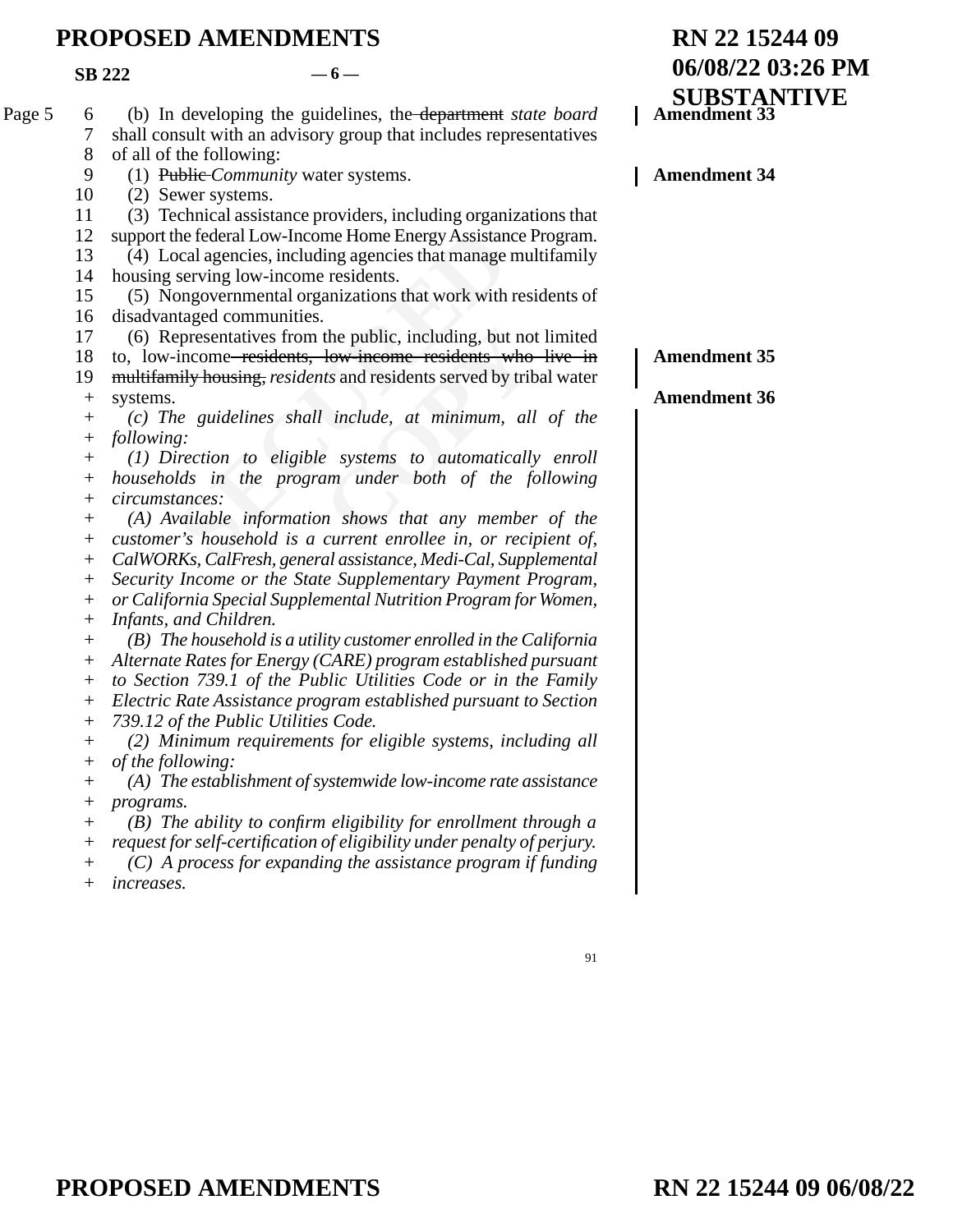Page

Page

**RN 22 15244 09**

**06/08/22 03:26 PM**

|   |                        |                                                                                                                                     | <b>SUBSTANTIVE</b>  |
|---|------------------------|-------------------------------------------------------------------------------------------------------------------------------------|---------------------|
|   | $^{+}$                 | $(3)$ A provision to audit eligible systems receiving funds under                                                                   |                     |
|   | $\boldsymbol{+}$       | this chapter.                                                                                                                       |                     |
| 5 | 20                     | 116931.1. (a) The department state board shall, in consultation                                                                     | Amendments 37 & 38  |
|   | 21                     | with the state board relevant agencies and the advisory group                                                                       | <b>Amendment 39</b> |
|   | 22                     | described in subdivision (b) of Section 116931 and after a public                                                                   | <b>Amendment 40</b> |
|   | 23                     | hearing, adopt an annual fund expenditure plan. report to be posted                                                                 |                     |
|   |                        | on the state board's internet website identifying how the fund has                                                                  |                     |
|   |                        | performed.                                                                                                                          |                     |
|   | 24                     | (b) The annual fund expenditure plan report shall contain all of                                                                    | <b>Amendment 41</b> |
|   | 25                     | the following:                                                                                                                      |                     |
|   | 26                     | (1) Identification of key terms, criteria, and metrics, and their                                                                   | <b>Amendment 42</b> |
|   | 27                     | definitions related to implementation of this section.                                                                              |                     |
|   | 28                     | (2) A description of how proposed remedies related to this                                                                          |                     |
|   | 29                     | section will be estimated, evaluated, prioritized, and included in                                                                  |                     |
|   | 30                     | the annual fund expenditure plan.                                                                                                   |                     |
|   | 31                     | $\left(\frac{3}{2}\right)$                                                                                                          |                     |
|   | $+$                    | $(1)$ A report of expenditures from the fund for the prior fiscal                                                                   |                     |
|   | 32                     | year, including how many households were served, and-planned                                                                        | <b>Amendment 43</b> |
|   | 33                     | estimated expenditures for the current fiscal year.                                                                                 |                     |
|   | 34                     | $(4)$ $(A)$                                                                                                                         | <b>Amendment 44</b> |
|   | $\boldsymbol{+}$<br>35 | (2) An estimate of the number of households eligible for<br>assistance, including those that do not receive a direct bill for water | <b>Amendment 45</b> |
|   | 36                     | or wastewater, <i>assistance</i> . The estimate shall not be based on a                                                             | <b>Amendment 46</b> |
|   | 37                     | household by household household-by-household evaluation.                                                                           |                     |
|   | $^{+}$                 | $(3)$ An evaluation of available information regarding any                                                                          | <b>Amendment 47</b> |
|   | $^{+}$                 | household-level affordability issues that remain after application                                                                  |                     |
|   | $\boldsymbol{+}$       | of bill assistance.                                                                                                                 |                     |
|   | 38                     | (B) In identifying household eligibility, the department shall                                                                      | <b>Amendment 48</b> |
|   | 39                     | consider both of the following:                                                                                                     |                     |
| 6 | $\mathbf{1}$           | (i) If any member of the customer's household is a current                                                                          |                     |
|   | $\overline{c}$         | enrollee in, or recipient of, CalWORKs, CalFresh, general                                                                           |                     |
|   | 3                      | assistance, Medi-Cal, Supplemental Security Income or State                                                                         |                     |
|   | $\overline{4}$         | Supplementary Payment Program, or California Special                                                                                |                     |
|   | 5                      | Supplemental Nutrition Program for Women, Infants, and Children.                                                                    |                     |
|   | 6                      | (ii) Utility customers enrolled in the California Alternate Rates                                                                   |                     |
|   | 7                      | for Energy (CARE) program established pursuant to Section 739.1                                                                     |                     |
|   | $8\,$                  | of the Public Utilities Code and the Family Electric Rate Assistance                                                                |                     |
|   | $\mathbf{9}$           | program established pursuant to Section 739.12 of the Public                                                                        |                     |
|   | 10                     | Utilities Code.                                                                                                                     |                     |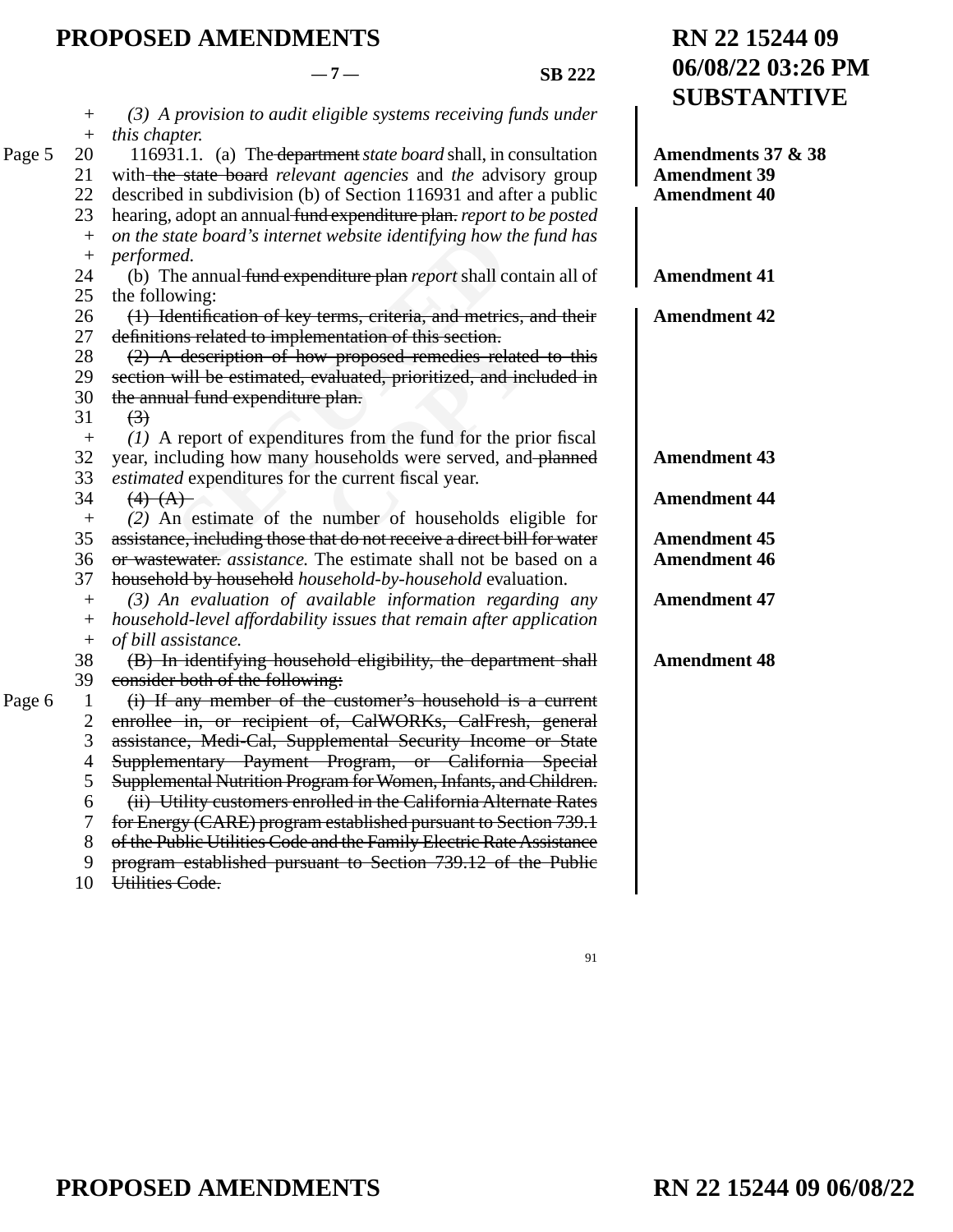|        | <b>SB 222</b> | $-8-$                                                                     | 06/08/22 03:26 PM   |  |
|--------|---------------|---------------------------------------------------------------------------|---------------------|--|
| Page 6 | 11            | (5) A section that discusses water and wastewater affordability           | <b>SUBSTANTIVE</b>  |  |
|        | 12            | challenges and proposed solutions for reducing water debt for             |                     |  |
|        | 13            | eligible Californians served by public water systems, sewer               |                     |  |
|        | 14            | systems, state small water systems, local small water systems, and        |                     |  |
|        | 15            | domestic wells. An evaluation of solutions shall include, but not         |                     |  |
|        | 16            | be limited to, all of the following:                                      |                     |  |
|        | 17            | (A) Amortization of an unpaid balance.                                    |                     |  |
|        | 18            | (B) Participation in an alternative payment schedule.                     |                     |  |
|        | 19            | (C) Partial or full reduction of the unpaid balance financed              |                     |  |
|        | 20            | without additional charges to other ratepayers.                           |                     |  |
|        | 21            | (D) Temporary deferral of payment.                                        |                     |  |
|        | 22            | (E) An arrearage management plan.                                         |                     |  |
|        | 23            | (F) Percentage of income payment plan.                                    |                     |  |
|        | 24            | $\left( 6 \right)$                                                        |                     |  |
|        | $+$           | (4) Methods to ensure timely and meaningful public participation          |                     |  |
|        | 25            | and encourage enrollment in the program.                                  |                     |  |
|        | 26            | $\leftrightarrow$                                                         | <b>Amendment 49</b> |  |
|        |               | $(5)$ An estimate of the funding available for the next fiscal year       |                     |  |
|        | 27            | based on the amount available in the fund, anticipated funding            |                     |  |
|        | 28            | needs, other existing funding sources, and other relevant data and        |                     |  |
|        | 29            | information.                                                              |                     |  |
|        | 30            | (e) The annual fund expenditure plan shall identify the funding           | <b>Amendment 50</b> |  |
|        | 31            | need of disadvantaged communities and low-income households               |                     |  |
|        | 32            | whose water and wastewater bill charges pose affordability                |                     |  |
|        | 33            | challenges based on metrics developed by the department in                |                     |  |
|        | 34            | consultation with the state board and Public Utilities Commission.        |                     |  |
|        | 35            | (d) The annual fund expenditure plan shall include analysis with          |                     |  |
|        | 36            | metrics to evaluate how expenditures from prior fiscal years              |                     |  |
|        | 37            | improved affordability.                                                   |                     |  |
|        | 38            | (e) Within one year of an appropriation in the annual Budget              |                     |  |
|        | 39            | Act or another statute for purposes of this chapter, and every March      |                     |  |
|        | 40            | 1 thereafter, the department shall provide to the Joint Legislative       |                     |  |
| Page 7 |               | Budget Committee and the chairpersons of the fiscal committees            |                     |  |
|        | 2             | in each house of the Legislature the most recently adopted fund           |                     |  |
|        | 3             | expenditure plan. The department may submit the fund expenditure          |                     |  |
|        | 4             | plan as required by this subdivision either in the Governor's Budget      |                     |  |
|        | 5             | or as a separate report.                                                  |                     |  |
|        | 6             | 116931.2. (a) By July 1, 2022, Within 270 days of the effective           | <b>Amendment 51</b> |  |
|        | 7             | <i>date</i> , the Public Utilities Commission shall establish a mechanism |                     |  |
|        | 8             | for electrical corporations and gas corporations to regularly share       | <b>Amendment 52</b> |  |
|        |               |                                                                           |                     |  |

91

**RN 22 15244 09**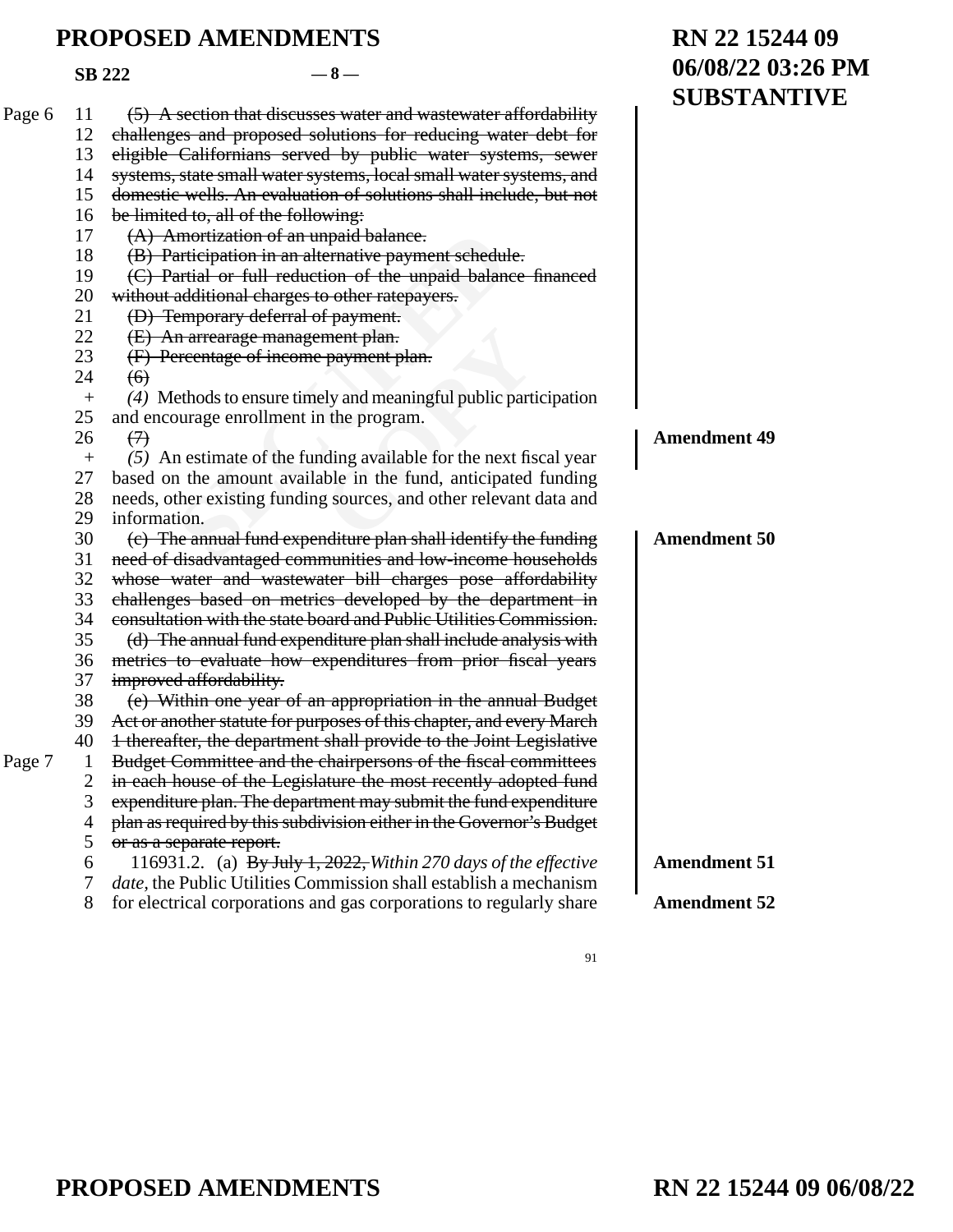#### $-9 -$ **SB** 222

**RN 22 15244 09**

**06/08/22 03:26 PM**

**SUBSTANTIVE** gularly share that data with the <del>department</del><br>the mechanism.<br>(a) The <del>department</del> *state board* may enter into<br>all publicly owned electric utilities and local pub<br>ies, including, but not limited to, municipal uti<br>gation di the purpose of regularly sharting utility customers enrolle, affordability programs be<br>authorize the <del>department</del> *stailis* subdivision to been water and purpose of assisting v<br>m.<br>to subdivision (a) or (b) is sufferent Cod data with the department *state board* regarding the utility customers enrolled in, or eligible to be enrolled in, the California Alternate Rates for Energy (CARE) program established pursuant to Section 739.1 of the Public Utilities Code and the Family Electric Rate Assistance program established pursuant to Section 739.12 of the Public Utilities Code. Electrical corporations and gas corporations shall regularly share that data with the department *state board* through the mechanism. (b) (1) The department *state board* may enter into agreements with local publicly owned electric utilities and local publicly owned gas utilities, including, but not limited to, municipal utility districts and irrigation districts, for the purpose of regularly sharing data with the department regarding utility customers enrolled in, or eligible to be enrolled in, affordability programs benefiting low-income customers. (2) The agreements may authorize the department *state board* to provide data pursuant to this subdivision to local water agencies *eligible systems* for the sole purpose of assisting with the administration of the program. (c) Data shared pursuant to subdivision (a) or (b) is subject to Section 6254.16 of the Government Code and the Information Practices Act of 1977 (Chapter 1 (commencing with Section 1798) of Title 1.8 of Part 4 of Division 3 of the Civil Code). 116931.3. The operation of this chapter is contingent on an appropriation in the annual Budget Act or another statute for purposes of this chapter. Article 3. Fund Expenditures 116932. (a) If moneys are deposited into the fund before the adoption of an annual fund expenditure plan, the department, in consultation with the state board, shall, upon appropriation by the Legislature, expend those moneys from the fund to provide water crisis assistance to low-income households through direct assistance to the low-income households, payment of delinquent amounts to the public water system or sewer system, or some other disbursement mechanism. A public water system or sewer system shall apply a credit to a customer account for funds received from the department that are intended to address the customer's delinquency. The department may use up to 10 percent of those Page 7 9 10 11 12 13 14 15  $+$ 16 17 18 19 20 21 22 23 24 25  $+$ 26 27 28 29 30 31 32 33 34  $+$ 36 37 38 39 40 Page 8 1 3 4 5 6 8 **Amendment 53 Amendment 54 Amendment 55 Amendment 56 Amendment 57**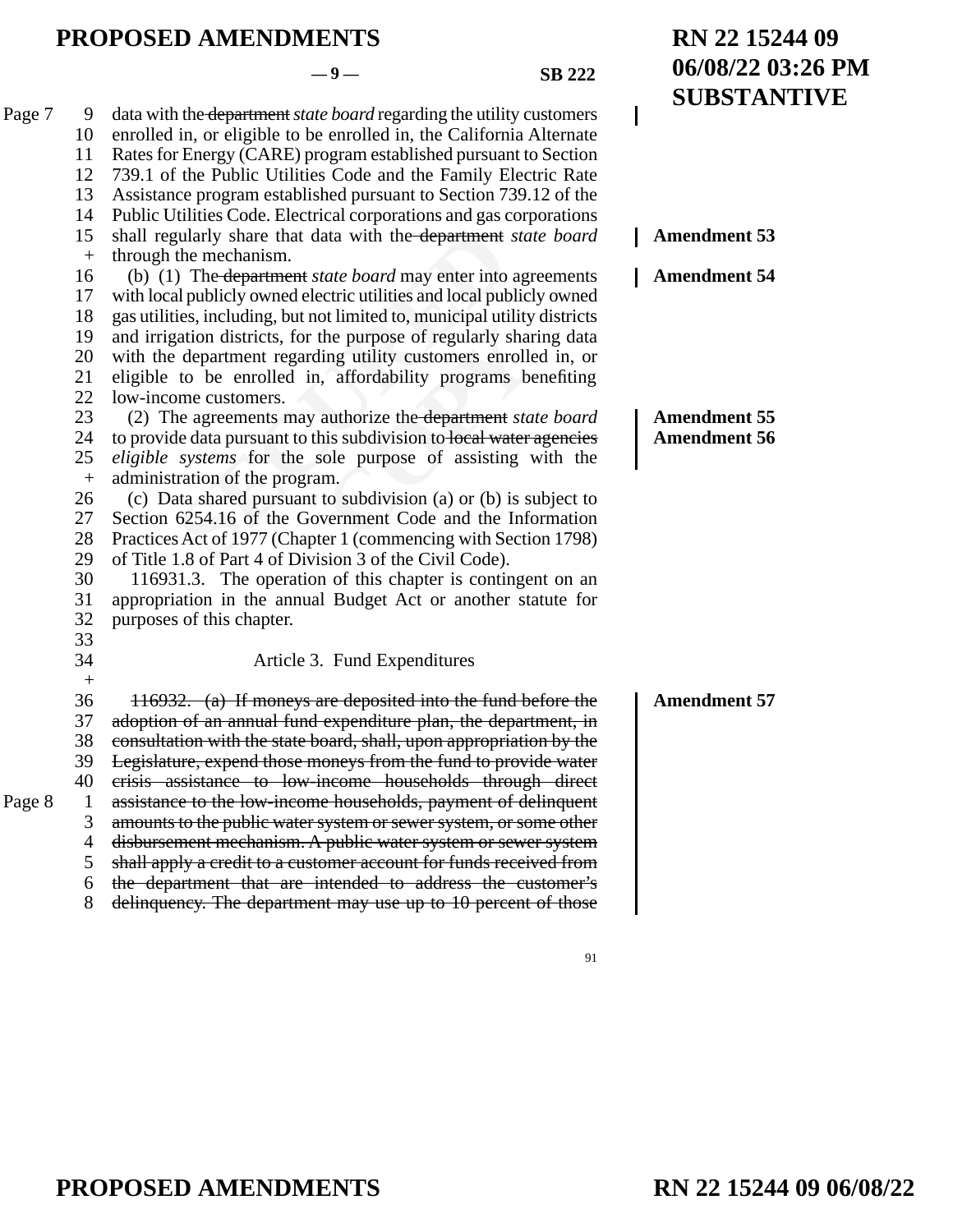|        | <b>SB 222</b>      | $-10-$                                                                                                                                      | 06/08/22 03:26 PM   |
|--------|--------------------|---------------------------------------------------------------------------------------------------------------------------------------------|---------------------|
| Page 8 | 9                  | moneys for administrative purposes. "Administrative purposes"                                                                               | <b>SUBSTANTIVE</b>  |
|        | 10                 | includes state board administrative costs associated with this                                                                              |                     |
|        | 11                 | chapter.                                                                                                                                    |                     |
|        | 12                 | (b) The department may adopt emergency regulations pursuant                                                                                 |                     |
|        | 13                 | to the Administrative Procedure Act (Chapter 3.5 (commencing                                                                                |                     |
|        | 14                 | with Section 11340) of Part 1 of Division 3 of Title 2 of the                                                                               |                     |
|        | 15                 | Government Code) to implement this section.                                                                                                 |                     |
|        | 16                 | (e) (1) Small water systems may request prepayment of program                                                                               |                     |
|        | 17                 | funds on a semian nual basis.                                                                                                               |                     |
|        | $^{+}$             | 116932. (a) Chapter 3.5 (commencing with Section 11340) of                                                                                  |                     |
|        | $^+$               | Part 1 of Division 3 of Title 2 of the Government Code does not                                                                             |                     |
|        | $\hspace{0.1mm} +$ | apply to any guidelines developed by the state board pursuant to                                                                            |                     |
|        | $\hspace{0.1mm} +$ | this chapter.                                                                                                                               |                     |
|        | $^{+}$             | (b) (1) Notwithstanding Section 11019 of the Government Code,                                                                               |                     |
|        | $^{+}$             | the state board may make advance payments, as necessary, to                                                                                 |                     |
|        | $^{+}$             | implement the purposes of this chapter.                                                                                                     |                     |
|        | 18                 | (2) Before distribution of prepayment funding, an advance                                                                                   | <b>Amendment 58</b> |
|        | 19                 | <i>payment</i> , eligible systems shall provide an estimate of the number                                                                   |                     |
|        | 20                 | of households enrolled in the program and their expected bill                                                                               |                     |
|        | $^{+}$             | discounts.                                                                                                                                  | <b>Amendment 59</b> |
|        | $^{+}$             | $(3)$ The state board shall have discretion regarding whether to                                                                            |                     |
|        | $^+$               | provide advance payment and the terms and conditions that apply                                                                             |                     |
|        | $^{+}$             | to advance payment.                                                                                                                         |                     |
|        | 21                 | $\left(3\right)$                                                                                                                            | <b>Amendment 60</b> |
|        | $^{+}$<br>22       | $(c)$ To qualify for funding after the first year of the receipt of<br>funding, eligible systems shall provide a full accounting of program |                     |
|        | 23                 | expenditures.                                                                                                                               |                     |
|        | $^{+}$             | (d) The state board, in its funding guidelines, may authorize                                                                               | <b>Amendment 61</b> |
|        | $^+$               | pilot projects that include expenditures that improve affordability                                                                         |                     |
|        | $^+$               | for residential households through installation of water efficiency                                                                         |                     |
|        | $^{+}$             | measures or programs that otherwise improve residential                                                                                     |                     |
|        | $^{+}$             | household affordability in mobilehome parks, multifamily housing,                                                                           |                     |
|        | $^{+}$             | or other households that do not directly pay a water or wastewater                                                                          |                     |
|        | 24                 | bill.                                                                                                                                       |                     |
|        | 25                 |                                                                                                                                             |                     |
|        | $^+$               | Article 4. Program Administration                                                                                                           |                     |
|        | $\hspace{0.1mm} +$ |                                                                                                                                             |                     |
|        | 27                 | (a) The <del>department</del> <i>state board</i> shall do all of the<br>116933.                                                             | <b>Amendment 62</b> |
|        | 28                 | following in administering the program:                                                                                                     |                     |

91

**RN 22 15244 09**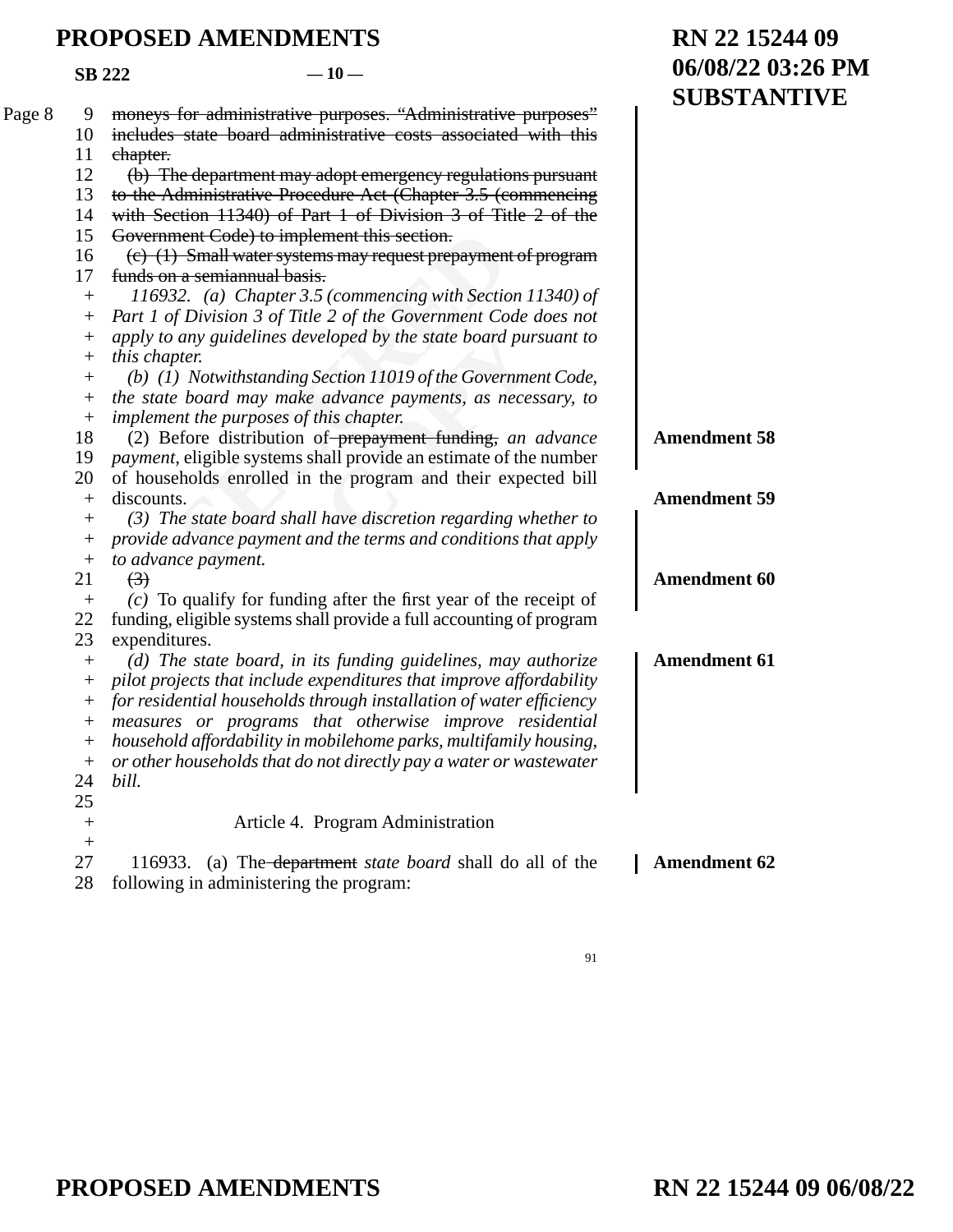**RN 22 15244 09**

**06/08/22 03:26 PM**

| Page 8 | 29           | $(1)$ Once an annual funding expenditure plan is adopted and                   | <b>SUBSTANTIVE</b><br><b>Amendment 63</b> |
|--------|--------------|--------------------------------------------------------------------------------|-------------------------------------------|
|        | 30           | includes funding for a low-income rate assistance program, provide             |                                           |
|        | 31           | Provide guidance, oversight, and funding for low-income rate                   | <b>Amendment 64</b>                       |
|        | 32           | assistance for customers of public water systems and sewer systems             |                                           |
|        | 33           | and eligible households that do not receive a direct bill for water.           |                                           |
|        | $^{+}$       | eligible systems.                                                              |                                           |
|        | 34           | (2) Coordinate with the Public Utilities Commission to cease                   |                                           |
|        | 35           | existing <i>duplicative</i> rate assistance programs offered by                | <b>Amendment 65</b>                       |
|        | 36           | investor-owned water utilities and transition the customers to the             |                                           |
|        | 37           | program through a process established by the commission.                       |                                           |
|        | 38           | (3) For a public water system or sewer an eligible system that                 | <b>Amendment 66</b>                       |
|        | 39           | is not regulated by the Public Utilities Commission, consult with              | <b>Amendment 67</b>                       |
|        | 40           | the state board relevant agencies on options to provide oversight              | <b>Amendment 68</b>                       |
| Page 9 | $\mathbf{1}$ | of the public water system's or sewer <i>eligible</i> system's application     |                                           |
|        | 2            | of program funds to-customers of the system the system's                       | <b>Amendment 69</b>                       |
|        | 3            | low-income customer accounts pursuant to Section 116930.1 to                   |                                           |
|        | 4            | ensure effectiveness and prevent fraud, waste, and abuse.                      |                                           |
|        | 5            | (4) In consultation with the state board and the Public Utilities              | <b>Amendment 70</b>                       |
|        | 6            | Commission, develop and publish performance metrics for the                    |                                           |
|        | 7            | program, including, but not limited to, enrollment levels, total               |                                           |
|        | 8            | water shutoffs for inability to pay, and on-time payment levels.               |                                           |
|        | 9            | $\left(5\right)$                                                               |                                           |
|        |              | (4) Coordinate with other state agencies and resolve disputes                  |                                           |
|        | 10           | as necessary.                                                                  |                                           |
|        | 11           | $(6)$ Identify                                                                 | <b>Amendment 71</b>                       |
|        | $+$          | (5) Consider identifying alternative entities to distribute and                |                                           |
|        | 12           | track benefits if a public water system or sewer system is unwilling           | <b>Amendment 72</b>                       |
|        | 13           | to do so or if <i>if</i> the department, in consultation with the state board, | <b>Amendment 73</b>                       |
|        | 14           | has determined a public water system or sewer state board                      |                                           |
|        | 15           | <i>determines that an eligible</i> system is incapable of applying program     |                                           |
|        | 16           | funds to customers of the system pursuant to Section 116930.1.                 |                                           |
|        | 17           | (b) This chapter does not prohibit a public water system or sewer              | <b>Amendment 74</b>                       |
|        | 18           | system not regulated by the Public Utilities Commission an eligible            |                                           |
|        | 19           | system from offering assistance to ratepayers that is in addition to,          |                                           |
|        | 20           | or on top of, the assistance provided through the program.                     |                                           |
|        | $+$          | 116933.1. (a) Within 365 days of the effective date, all eligible              | <b>Amendment 75</b>                       |
|        | $^{+}$       | systems shall offer water rate assistance that complies with the               |                                           |
|        | $^+$         | minimum requirements pursuant to subdivision (d) of Section                    |                                           |
|        | $^{+}$       | 116931. A tribal water system may offer water rate assistance.                 |                                           |
|        |              |                                                                                |                                           |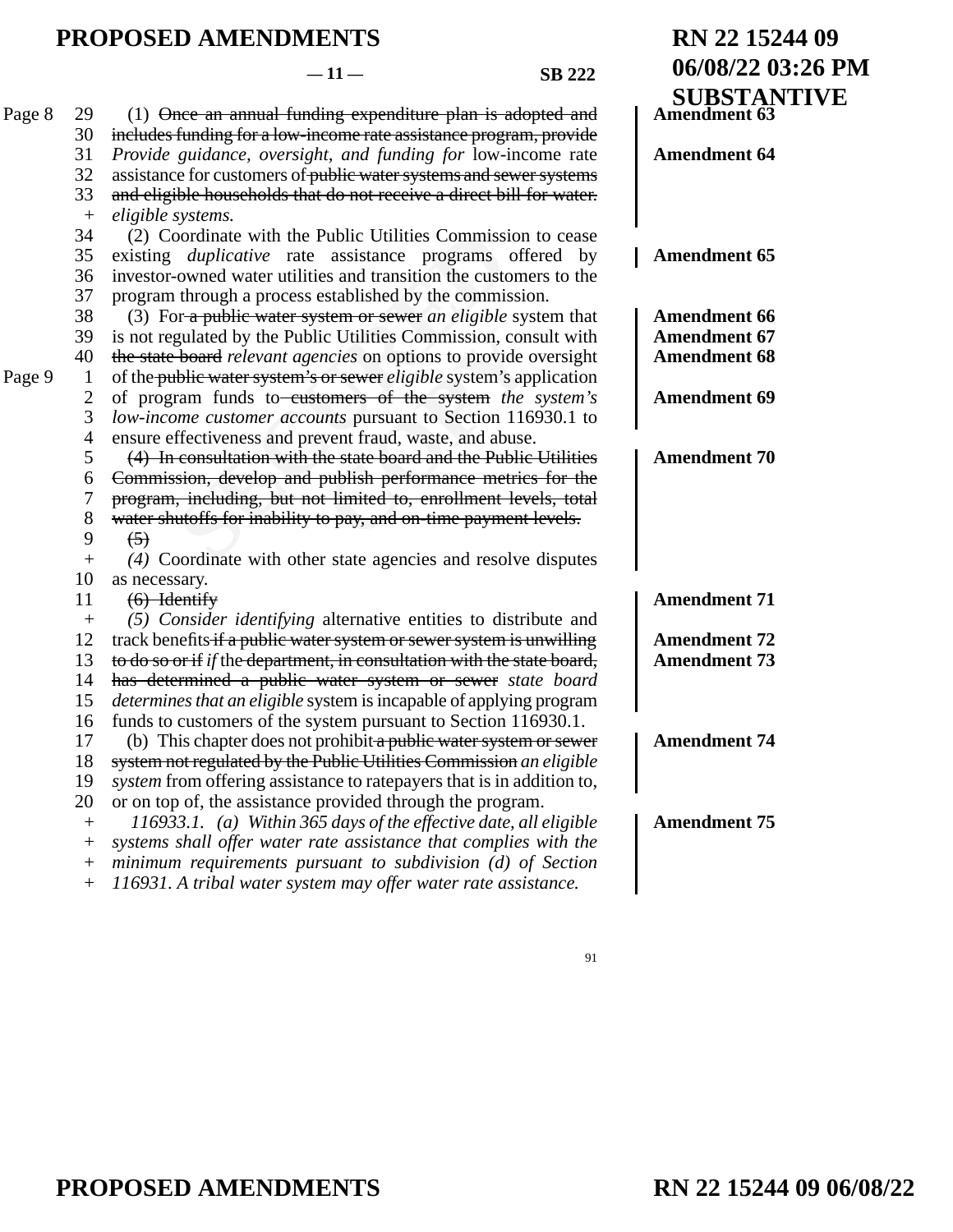**SB 222**  $-12$ 

Page 9

|                    |                                                                      | <b>SUBSTAI</b>      |
|--------------------|----------------------------------------------------------------------|---------------------|
| $^{+}$             | (b) Prior to disconnection of service, a community water system      |                     |
| $^{+}$             | shall provide customers with arrearages a notice that they may       |                     |
| $^+$               | enter into a payment plan within 30 days from the date of the        |                     |
| $^{+}$             | notice, and that after that time, disconnection may occur. A         |                     |
| $^{+}$             | payment plan and its associated rules offered by a community         |                     |
| $^+$               | water system of any size shall conform to Chapter 6 (commencing      |                     |
| $^{+}$             | with Section 116900), notwithstanding limitations relating to a      |                     |
| $^{+}$             | community water system's size. A community water system shall        |                     |
| $^{+}$             | not discontinue water service to a customer that remains current     |                     |
| $^{+}$             | on a payment plan.                                                   |                     |
| $^{+}$             | 116933.2. (a) The Attorney General, at the request of the state      |                     |
| $^+$               | board or upon the Attorney General's own motion, may bring an        |                     |
| $^{+}$             | action in state court to restrain, by temporary or permanent         |                     |
| $^{+}$             | injunction, the use of any method, act, or practice declared in this |                     |
| $^{+}$             | chapter to be unlawful, including nonparticipation by a public       |                     |
| $^{+}$             | water system within the program.                                     |                     |
| $^{+}$             | (b) Any eligible system that does not establish and maintain a       |                     |
| $^{+}$             | low-income rate assistance program consistent with the               |                     |
| $^{+}$             | requirements of Section 116931 shall be deemed an at-risk water      |                     |
| $\boldsymbol{+}$   | system for purposes of Section 116682.                               |                     |
| $\boldsymbol{+}$   | (c) The state board may qualify awards of financial assistance       |                     |
| $\boldsymbol{+}$   | upon the establishment of a low-income rate assistance program       |                     |
| 21                 | consistent with the requirements of Section 116931.                  |                     |
| 22                 |                                                                      |                     |
| $\boldsymbol{+}$   | Article 5. Definitions                                               |                     |
| $^{+}$             |                                                                      |                     |
| 24                 | 116934. For purposes of this chapter, the following definitions      |                     |
| 25                 | apply:                                                               |                     |
| 26                 | (a) "Department" means the Department of Community Services          | <b>Amendment 76</b> |
| 27                 | and Development.                                                     |                     |
| $^{+}$             | $(a)$ "Community water system" has the same meaning as defined       |                     |
| $^{+}$             | <i>in Section 116275.</i>                                            |                     |
| $+$                | (b) "Effective date" means the date of appropriation of funding      |                     |
|                    | in the annual Budget Act or another statute for purposes of this     |                     |
| $^+$               | <i>chapter.</i>                                                      |                     |
| $\hspace{0.1mm} +$ | (c) "Eligible system" means a community water system or sewer        |                     |
| $^{+}$             | system.                                                              |                     |
| 28                 | $\left(\mathbf{b}\right)$                                            | <b>Amendment 77</b> |
| $^{+}$             | (d) "Fund" means the Water Rate Assistance Fund created              |                     |
| 29                 | pursuant to Section 116930.                                          |                     |
|                    |                                                                      |                     |

**RN 22 15244 09 06/08/22 03:26 PM SYTIVE**